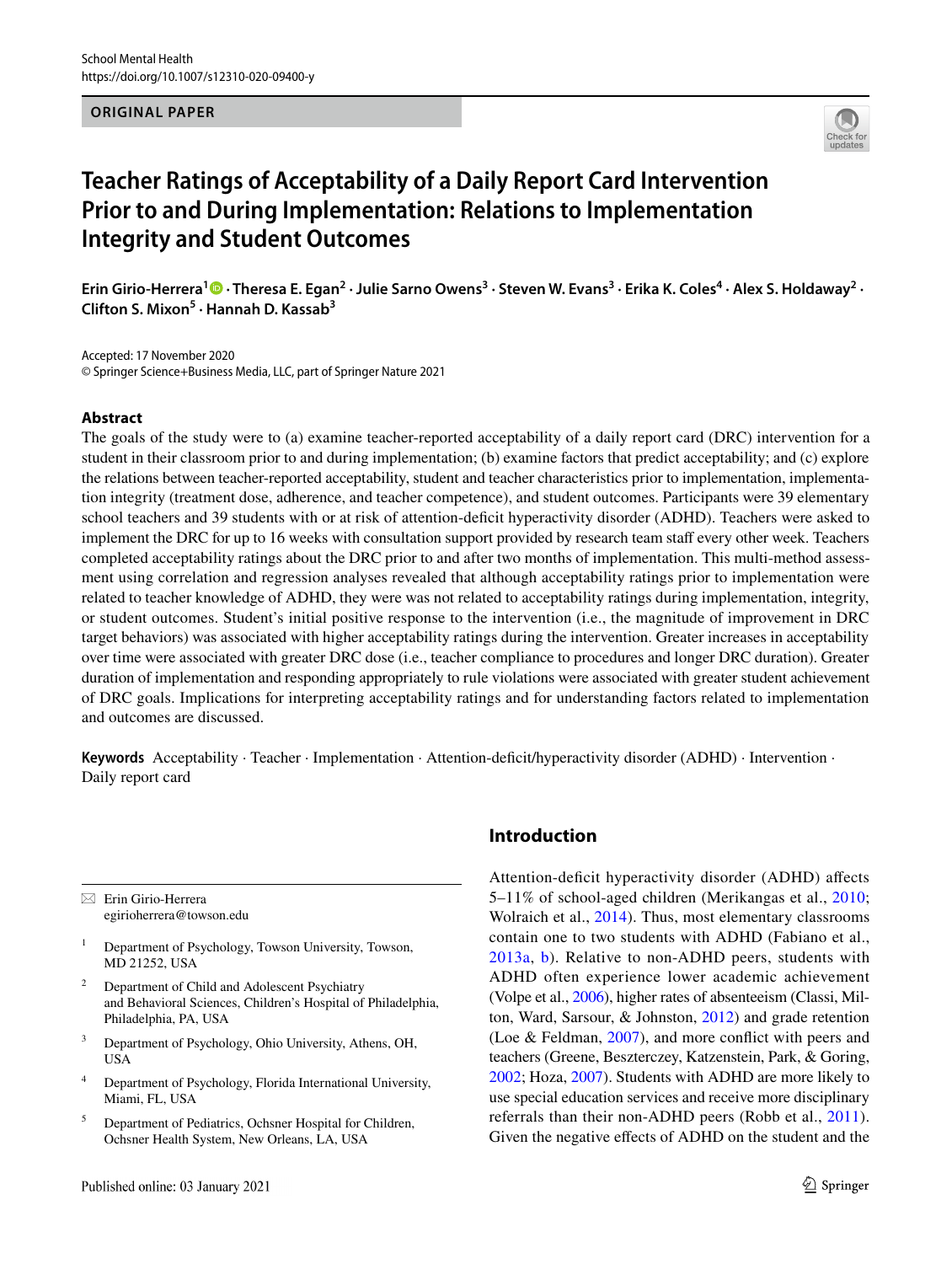school (e.g., fnancial costs, teacher stress), it is important for educators to be equipped with efective interventions to address the needs of these youth and for these interventions to be implemented with integrity.

Classroom-based behavior management interventions are classifed as well-established interventions for elementary school students with ADHD (Evans, Owens, Wymbs, & Ray, [2018\)](#page-13-5). The most widely studied of these is the daily report card (DRC) intervention. When using a DRC, teachers identify and defne two to three target behaviors that cause impairment for the student, track those behaviors for one week, and use these baseline data to establish the initial, achievable goals for each target behavior (e.g., completes 75% of daily math problems, raises hand before speaking with four or fewer violations). During the day, the teacher tracks each behavior and provides feedback to the student about progress toward each goal. At the end of the day, DRC performance is reviewed with the student by teachers and parents and contingent privileges are provided. Using shaping procedures, each behavior is modifed until it moves into the typical range for the student's age.

The DRC is effective for students with ADHD in general education (e.g., Owens et al., [2012](#page-14-5)) and special education (e.g., Fabiano et al., [2010\)](#page-13-6) classrooms, is feasible for use over several months (e.g., Owens et al., [2012;](#page-14-5) Owens, Murphy, Richerson, Girio, & Himawan, [2008\)](#page-14-6), and is efective in modifying academic and behavioral problems (e.g., Pyle & Fabiano, [2017](#page-14-7); Vannest, Davis, Davis, Mason, & Burke, [2010\)](#page-14-8). Further, there are incremental benefts of the DRC with each month of the intervention over four months (Holdaway et al., [2020;](#page-13-7) Owens et al., [2012\)](#page-14-5). Despite this evidence, there is variability in the integrity with which teachers implement this (and other) classroom interventions which has implications for intervention effectiveness. For example, two studies found that, on average, teachers adhered to recommended DRC procedures on 77% of school days; yet the range in both studies was wide (0–98% in Fabiano et al.; 10–100% in Owens et al.). Given this variability, and the well-established link between intervention integrity and student outcomes (e.g., Conroy et al., [2015](#page-13-8); Noell, Gresham, & Gansle, [2002\)](#page-14-9), there is a need to better understand factors that predict integrity.

Treatment integrity is a critically important methodological consideration in ensuring validity in treatment outcome research and implementation science. It is a multifaceted concept with several defnitions and models and is often overlooked in treatment outcome research (Cox, Martinez, & Southam-Gerow, [2019\)](#page-13-9). A description and exploration of all factors associated with treatment integrity is beyond the scope of this manuscript; however, the complexity of integrity is noteworthy. Hagermoser Sanetti and Kratochwill [\(2009;](#page-13-10) Table [2\)](#page-8-0) highlight several factors proposed to infuence treatment integrity across four levels within the context of the school environment: the external environment, organization, intervention, and interventionist. Listed among the factors related to the interventionist are many that involve the interventionists' perceptions. For teachers involved in the implementation of the DRC, this could include their perceived need for intervention, efectiveness of intervention, role in implementation, and self-efficacy.

One factor that may affect teachers' implementation integrity is their perception of intervention acceptability, that is, the extent to which the intervention is viewed as appropriate, fair, and reasonable for the problem (Kazdin, [1981](#page-14-10)). Witt and Elliott [\(1985\)](#page-14-11) proposed a model containing four elements (i.e., intervention acceptability, use, integrity, and efectiveness) that are sequential and reciprocal. They suggest that high intervention acceptability is associated with high intervention use, which is subsequently associated with high intervention integrity (i.e., adhering to recommended procedures). High intervention integrity is proposed to be related to high intervention efectiveness, which in turn facilitates high intervention acceptability, thus creating a dynamic interactive cycle. In this way, acceptability can be conceptualized as both a predictor of use and integrity, and an outcome of intervention efectiveness. Reimers, Wacker, and Koeppl [\(1987\)](#page-14-12) expanded this model to include treatment knowledge and environmental disruption (i.e., interruption to typical activities) as additional factors infuencing treatment acceptability. These models are foundational in the school-based literature and are echoed in the implementation science literature (see Proctor et al., [2009](#page-14-13) for review).

Often treatment acceptability has not been evaluated in the context of environmental disruption. However, when teachers are asked to report on their acceptability of an intervention, it is valuable to capture their perceptions against the backgroup of their countless other responsibilities. One study showed that among teachers implementing student interventions (classroom and individual), those who demonstrated acceptable integrity (between 80 and 100% on an integrity checklist) were more likely to evaluate the interventions to be suitable and convenient; whereas those who implemented the interventions with very high (100%) or low integrity (less than 80%) rated the interventions less suitable and convenient (Harrison, State, Evans, & Schamberg, [2016](#page-13-11)). These fndings suggest that the extent to which teachers pushed themselves (intensively, moderately, or slightly) to implement the intervention in light of competing priorities, may have an impact on the teachers' perceptions of treatment acceptability. Examining acceptability within the framework of these conditions offers a more realistic picture of teachers' true perceptions of interventions.

Previous studies have examined teachers' acceptability of a DRC; however, the conclusions drawn are limited due to the use of vignettes or hypothetical scenarios and the lack of measurement of acceptability during implementation (e.g.,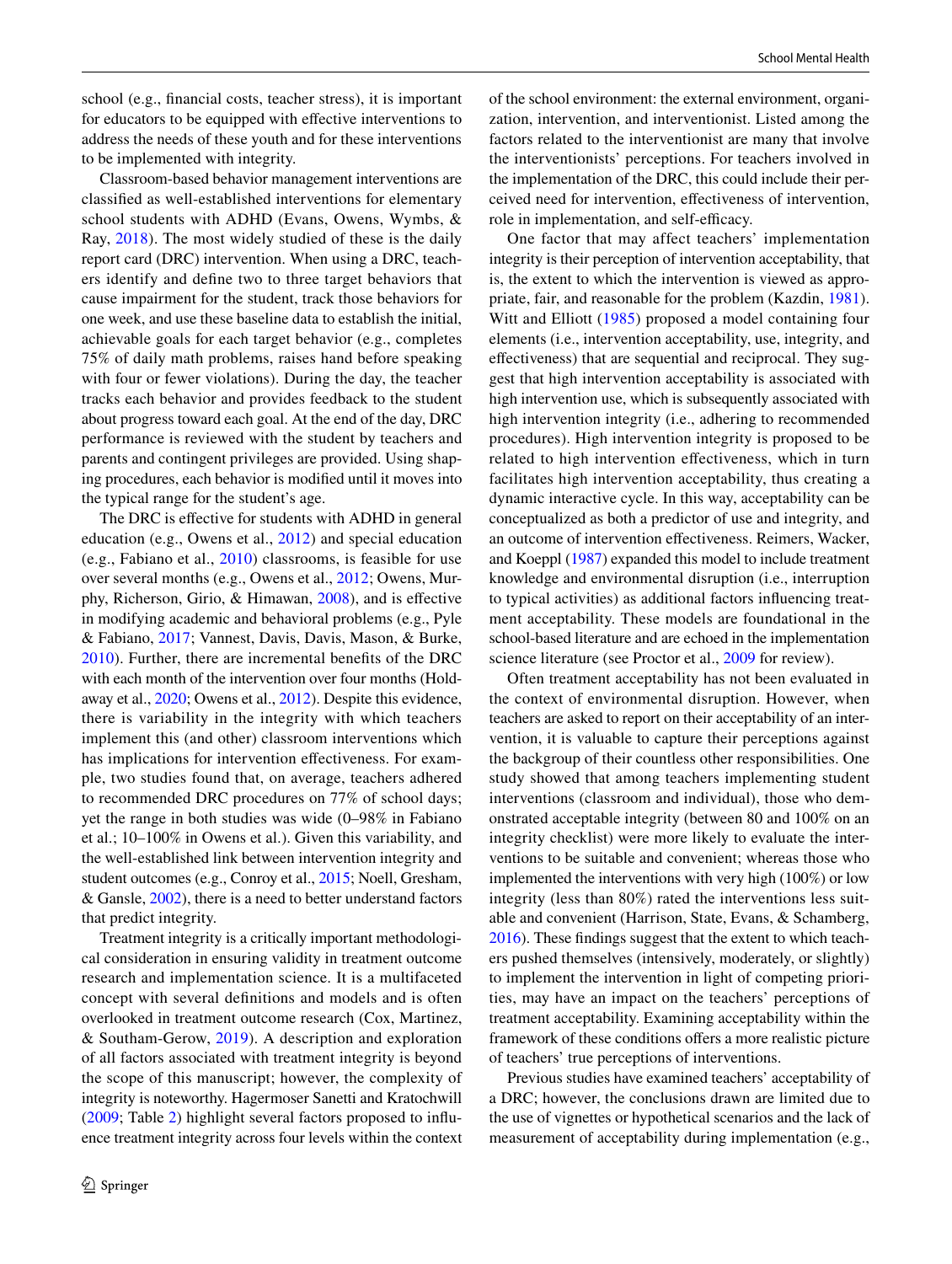Gresham & Lopez, [1996\)](#page-13-12). Further, despite calls to action in the general acceptability literature (e.g., Nastasi & Truscott, [2000](#page-14-14)), no studies have examined intervention acceptability of the DRC in relation to factors existing prior to implementation, implementation integrity, and outcomes. Measuring acceptability and teacher and student factors at multiple timepoints expands on previous studies by conceptualizing acceptability as a dynamic factor that is potentially related to prior factors and may be associated with subsequent implementation and student outcomes. The current study addresses these limitations by examining teachers' ratings of acceptability of a DRC prior to and during DRC implementation, and the relationships between DRC acceptability, teacher characteristics and student characteristics, integrity, and outcomes.

## **Intervention Acceptability Research**

Studies measuring teachers' reports of acceptability of non-DRC treatments suggest that teachers demonstrate higher integrity and observe greater change in disruptive student behavior when they implement interventions they fnd more acceptable (Andersen & Daly, [2013\)](#page-13-13). Johnson et al. ([2014\)](#page-13-14) demonstrated that teachers who implemented a *preferred or acceptable* intervention adopted the intervention more quickly, sustained higher implementation quality independent of coaching, and were more likely to continue implementing the intervention following study completion, as compared to teachers who implemented an *assigned* intervention. Thus, improving teachers' acceptability of interventions and/or designing interventions in collaboration with teachers (so that they are acceptable) may be efective strategies to enhance intervention adoption and to improve integrity and related student outcomes.

Previous studies examining teachers' treatment acceptability for behavioral interventions document that teachers generally fnd most evidence-based and promising interventions are acceptable (Briesch, Briesch, & Chafouleas, [2015](#page-13-15); Elliott, Witt, Galvin, & Peterson, [1984](#page-13-16); Girio & Owens, [2009](#page-13-17); Power, Hess, & Bennett, [1995](#page-14-15)). Specifc to the DRC, Girio and Owens ([2009\)](#page-13-17) reported that elementary school teachers endorsed the DRC as acceptable, and more acceptable than other interventions for addressing disruptive behavior (e.g., time out, medication, social skills), which is consistent with prior work (Pisecco, Huzinec, & Curtis, [2001;](#page-14-16) Power et al., [1995\)](#page-14-15). However, most studies have examined teachers' acceptability under hypothetical conditions (e.g., rating acceptability after reading vignettes) rather than during implementation of an actual intervention (Gresham & Lopez, [1996](#page-13-12)). Among the few studies that have examined teacher report of acceptability of the DRC before or after actual implementation (e.g., Murray, Rabiner, Schulte, & Newitt, [2008;](#page-14-17) Williams, Noell, Jones, & Gansle, [2012](#page-14-18)),

ratings of acceptability remain high. However, none of these studies examined the association between the acceptability and integrity or student outcomes. Thus, it is not clear whether high acceptability is a predictor of teachers' integrity or an outcome of teachers' experiences with the DRC, or both, as hypothesized by Witt and Elliott ([1985](#page-14-11)). Indeed, Gresham and Lopez ([1996\)](#page-13-12) once argued that "while informative… pretreatment acceptability may not correspond to what consumers might tell us about the acceptability of treatments after they have tried them" (p. 213). It may be more important to determine acceptability after the use of an intervention, as this experience and observation of child response likely infuences continued use and perceptions of the intervention.

## **Factors Afecting Acceptability and Implementation**

Given that there is some variability in teachers' acceptability ratings for a given intervention, prior research has investigated characteristics of the teacher and student prior to implementation as potential predictors of intervention acceptability. First, consistent with Reimers and colleagues' ([1987](#page-14-12)) model, two reviews highlight studies that found a positive relation between teacher knowledge (e.g., of student problems or behavioral principles) and intervention acceptability (e.g., see Elliott, [1988;](#page-13-18) Han & Weiss, [2005](#page-13-19) for review). Thus, we included a measure of knowledge of ADHD and hypothesized that it would be positively related to higher acceptability ratings and higher integrity and use (Vereb & DiPerna, [2004\)](#page-14-19).

Second, some studies have found that teachers' years of experience and highest degree earned are positively related to acceptability of some classroom interventions (Girio & Owens, [2009](#page-13-17); Vereb & DiPerna, [2004\)](#page-14-19), whereas others have found no relation (Pisecco et al., [2001;](#page-14-16) Power et al., [1995](#page-14-15)). However, all of these studies occurred in the context of hypothetical vignette methods. Further, with other classroom interventions, years of teaching and highest degree earned were unrelated to the number of times the strategy was used (Domitrovich et al., [2015\)](#page-13-20). Given this variability across studies, years of experience and degree earned were included but directional hypotheses were not made.

Lastly, in addition to teacher-level factors, the most salient student-level factor associated with teacher ratings of acceptability is severity of student problems. Multiple studies have found that teachers view behavioral interventions to be more acceptable and reasonable when student problems are severe (as compared to when student problems are mild or moderate), presumably because milder problems may not warrant the effort required to implement the intervention (Elliott et al., [1984;](#page-13-16) Martens, Witt, Elliott, & Darveaux, [1985\)](#page-14-20). However, most of these studies used vignettes and there are a few studies with contrary fndings (see Elliott,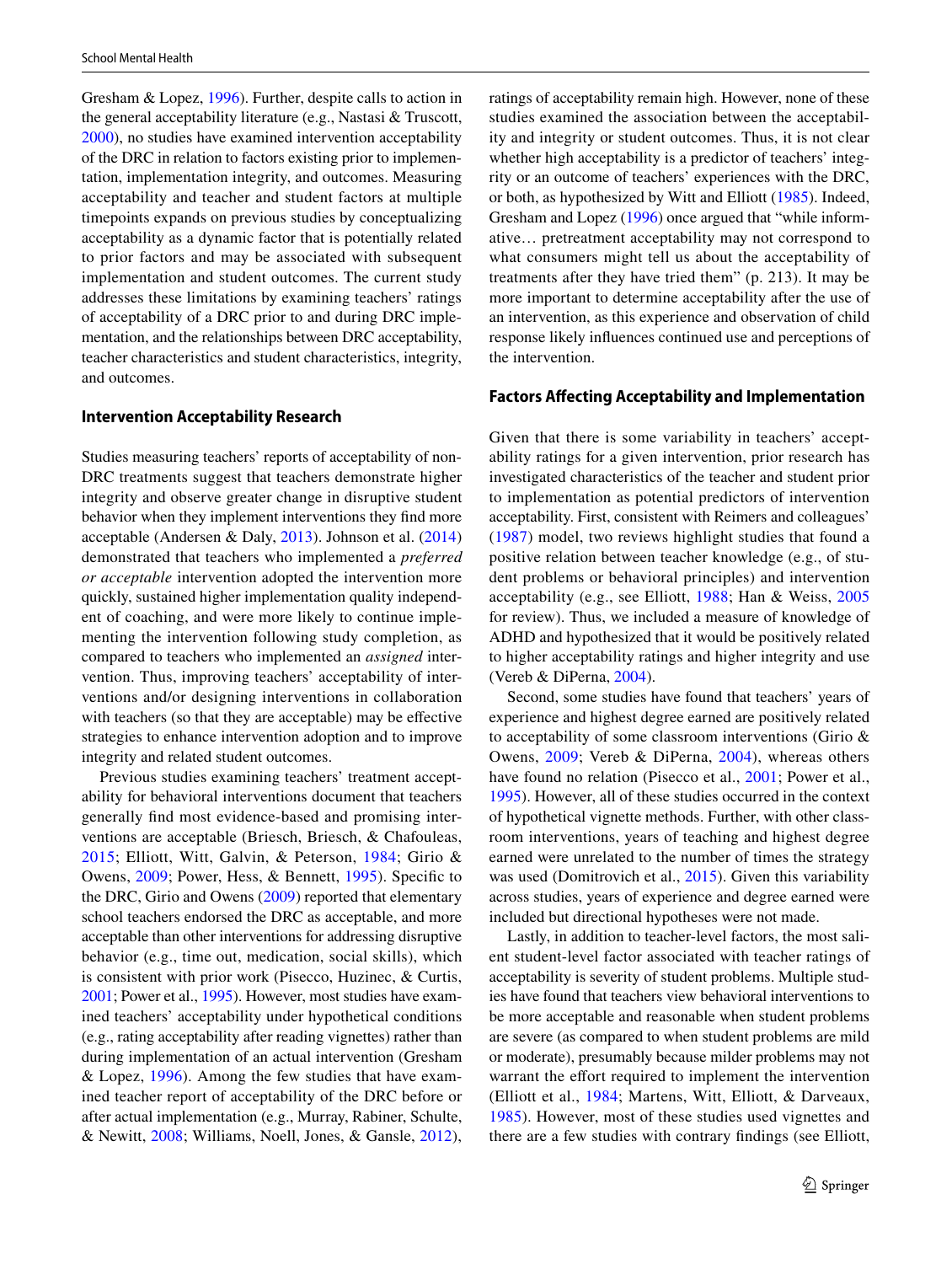[1988](#page-13-18) for review). Thus, examination of student severity under implementation conditions is warranted. We assessed student impairment in multiple domains of functioning and hypothesized that greater severity would be associated with higher acceptability.

## **Current Study**

The frst aim examines teacher-reported acceptability of a DRC intervention prior to and during implementation of a DRC for a student in their classroom. It was hypothesized that teacher-reported acceptability of the DRC would be high (Girio & Owens, [2009\)](#page-13-17). The second aim examines factors that predict acceptability. The third aim explores the relation between teacher report of acceptability, baseline student and teacher characteristics, implementation integrity (dose, adherence, and teacher competence), and student outcomes. It was expected that acceptability both prior to and during treatment would be related to implementation integrity and student outcomes. Further, consistent with the interactive, dynamic models (Witt & Elliott, [1985;](#page-14-11) Reimers et al., [1987\)](#page-14-12), it was hypothesized that initial positive student outcomes would be positively related to later acceptability and implementation integrity.

# **Method**

#### **Participants**

Eight schools participated across two sites. In Ohio, the fve participating schools had an average of 377 students and 16 general education teachers per school, with 12–29% of students receiving special education services and 35–75% receiving free or reduced lunch services. In Florida, the three participating schools had an average of 1024 students and 50 general education teachers with 4–11% receiving special education services and 76–95% receiving free or reduced lunch services. The racial makeup of schools was primarily Caucasian (range 90–98%) in Ohio and predominantly Latinx in Florida (range 94–98%).

Teacher participants were 39 elementary school teachers (19 from Ohio, 20 from Florida) teaching grades K through 5 who were participating in a multi-site consultation study designed to facilitate teachers' implementation of efective classroom management strategies and a DRC intervention (masked for review). Teachers represented in the current study are those who completed all measures prior to and during DRC implementation. Nineteen teachers (not part of the 39) were excluded because they had not completed the acceptability measure at one of the two time points (in fve cases because the student moved before the second time point; in three cases because the teacher withdrew from the study). Analyses of available data revealed that teachers included in the current sample did not difer from those excluded with regard to teacher or student gender, site, years of teaching experience, student impairment, DRC acceptability ratings, DRC adherence, competence ratings, or student initial response to the DRC. Excluded teachers were more likely (than included teachers) to be in third or ffth grade and, on average, implemented the DRC for fewer days. Included teachers were women (94.9%) and identifed as Non-Hispanic White (53.8%) or Hispanic (any race; 43.6%). Included teachers had an average of 14.88 years (*SD*=8.72) of teaching experience. Most (64%) had a master's degree or higher.

Target students were 39 elementary school students (76.9% male; 51.3% Hispanic). Most target students (92.3%) met criteria for ADHD (71.8% combined presentation; 17.9% inattentive presentation; 2.6% hyperactive/impulsive presentation) and the remaining 7.7% were at risk of ADHD (at least four symptoms plus teacher-rated impairment). The DRC is effective for a variety of presenting problems; thus, we allowed subclinical symptoms as long as there was impairment. Students had an average IQ estimate of 98.24  $(SD = 13.43)$ , as assessed by the Wechsler Abbreviated Scales of Intelligence, Second Edition (Wechsler, [2011](#page-14-21)). Family socioeconomic status was low to middle class (15.4% had a household income of under \$15,000, 58.9% had an income between \$15,000 and 49,999; and 18% were above \$50,000; 7.7% did not report income). Per parent report at intake, 2.6% had been diagnosed with a learning disability and 23.1% had a medication prescription for ADHD.

# **Procedures**

The study was conducted at two universities and procedures were approved by the Institutional Review Boards at both and within all participating school districts. A complete description of procedures can be found in Owens et al. [\(2017](#page-14-22)). See Fig. [1](#page-4-0) for a list of study constructs and the timeline for data collection. All general education teachers in each elementary school were invited to a 3-h workshop conducted by the investigators that focused on best practices in general classroom management strategies and the DRC. At the end of the workshop, teachers completed the questionnaires described below. Teachers interested in participating in consultation were required to identify one student with or at risk of ADHD; consent was required by teacher and parent, and assent was required by the student. Inclusion criteria for being a target student were the following: (a) enrolled in a general education classroom (K-5) for at least 50% of the day, (b) IQ estimate that fell in or above the 90th percentile confdence interval for a score of 80, and (c) met diagnostic criteria for DSM-IV ADHD or were at risk of ADHD. ADHD was defned as the presence of six or more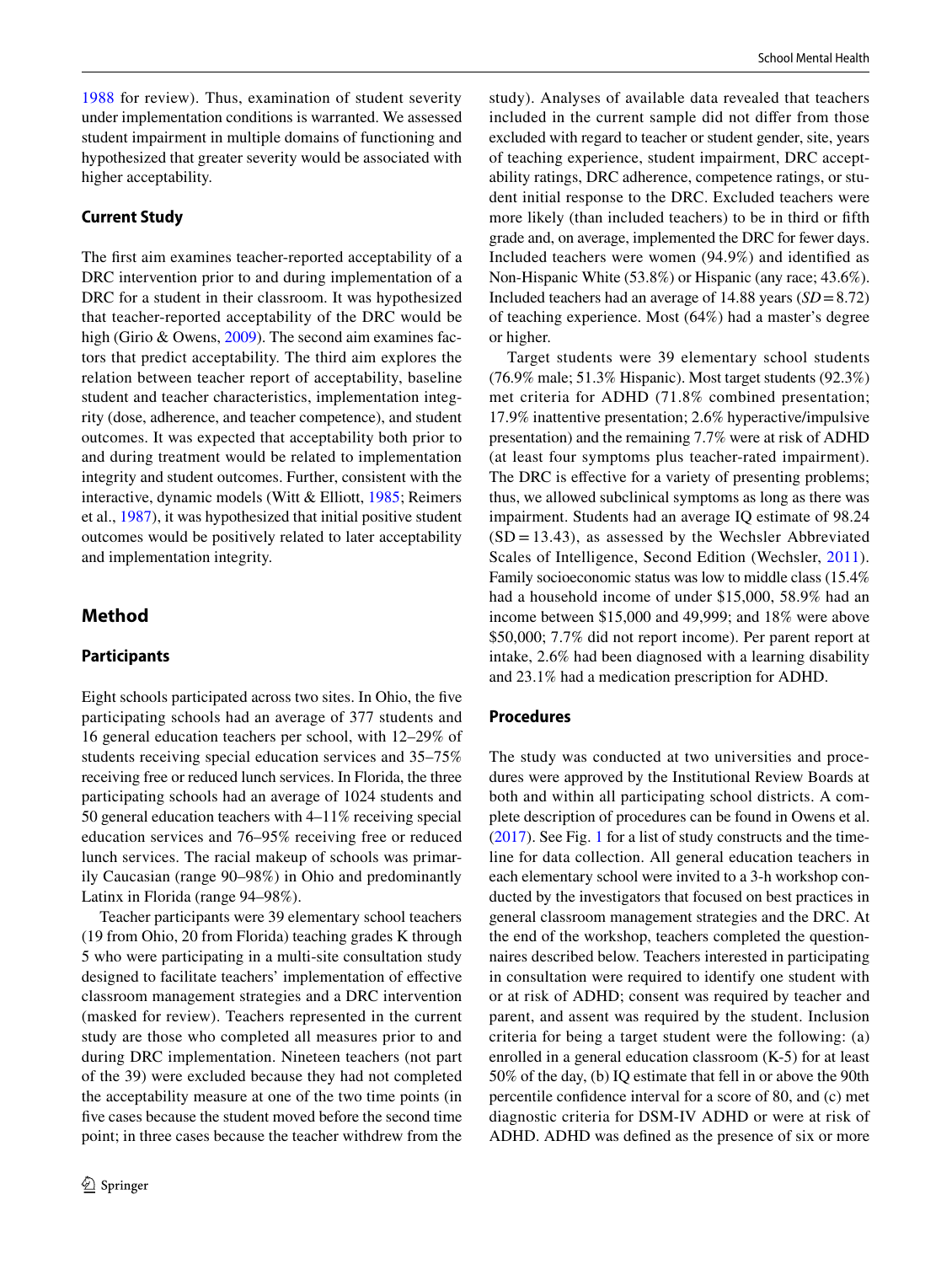

<span id="page-4-0"></span>**Fig. 1** Temporal representation of study constructs

symptoms of inattention and/or hyperactivity/impulsivity as reported by parents on the *Children's Interview for Psychiatric Syndromes*-*Parent Version* (P-ChIPS; Fristad, Teare, Weller, Weller, & Salmon, [1998](#page-13-21)) or the parent or teacher version of the *Disruptive Behavior Disorders Rating Scale* (Pelham, Gnagy, Greenslade, & Milich, [1992](#page-14-23)), and teacherrated impairment as defned by a rating of at least 3 on the *Impairment Rating Scale* (Fabiano et al., [2006\)](#page-13-22). Information obtained from the P-ChIPs helped to rule out other disorders as sources of ADHD symptoms and to assess symptom chronicity. At-risk status was defned as four or more symptoms and teacher-rated impairment. Students were excluded if a previous diagnosis of autism spectrum disorder, bipolar disorder, or intellectual disability was reported by the parent.

Once a target student was identifed, teachers were asked to implement the DRC for 16 weeks. Teachers completed the questionnaires described below a second time after two months of DRC intervention implementation. Teachers were paid for attending the inservice and completing questionnaires, but did not receive compensation for participating in consultation sessions or for implementation of any classroom management practices.

## **Consultation Procedures**

For the purposes of a clinical trial, stratifed random sorting was used to assign teachers to two consultation conditions (Owens et al., [2017](#page-14-22)). The standard condition was designed to represent best practices in school psychology. It followed a problem-solving process (Frank & Kratochwill, [2014](#page-13-23)) and included brief performance feedback that mirrored best practice procedures reported in previous research (Gilbertson,

Witt, Singletary, & VanDerHeyden, [2007;](#page-13-24) Noell, Witt, Gilbertson, Ranier, & Freeland, [1997\)](#page-14-24). In the multi-component condition, consultants followed the problem-solving process described above, but also assessed and attempted to address possible barriers to integrity using the knowledge, skills, and beliefs components (Owens et al., [2017\)](#page-14-22). Both conditions focused on creation of the DRC, use of the DRC, general classroom management strategies, receipt of performance feedback, discussion of implementation, and problemsolving. Sessions were 30 min to 1 h and conducted before, during, or after school. Although adequate diferentiation of conditions and an equal number of consultation sessions across conditions was achieved (Owens et al., [2017\)](#page-14-22), for the current study, teachers were combined across conditions. Teachers in the two conditions did not difer on acceptability prior to the intervention implementation (condition 1:  $M = 5.18$ ,  $SD = .62$ ; condition 2:  $M = 5.26$ ,  $SD = 1.02$ ; *t*(37)=− .275, *p*=.79).

#### **Measures**

#### **Student Impairment**

The teacher version of the Impairment Rating Scale (IRS; Fabiano et al., [2006\)](#page-13-22) assesses teacher perceptions of student functioning on a 7-point scale that ranges from 0 (*No problem, Defnitely does not need treatment*) to 6 (*Extreme problem, Defnitely needs treatment or special services*). This was completed at the point of student referral to the project. The domains assessed include relationship with peers, relationship with teacher, academic progress, the classroom in general, self-esteem, and overall. With elementary school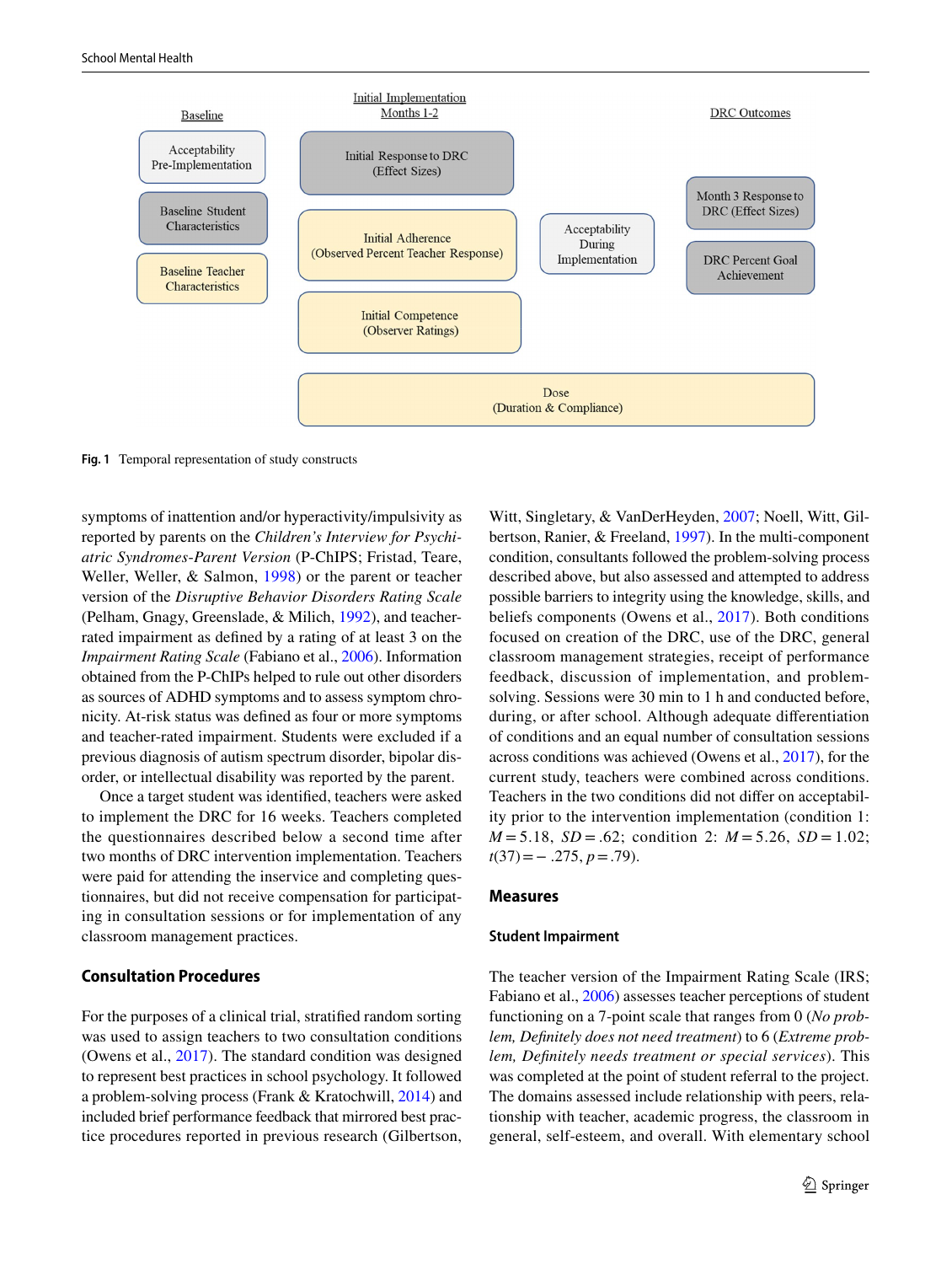samples, the measure has respectable cross-informant reliability, convergent and divergent validity with other impairment scales, and predictive validity in identifying students with ADHD diagnoses (Fabiano et al., [2006\)](#page-13-22) when scores are three or higher.

#### **Teacher Demographic Information**

Teachers were asked to provide the number of years they have taught and their highest degree earned.

#### **Teacher Knowledge of ADHD**

The teacher knowledge of ADHD questionnaire is a 24-item true/false/don't know measure that assesses teacher knowledge of ADHD and best practices in the treatment of ADHD. Responses were coded as correct or incorrect. Don't know was coded as incorrect. A total percent correct was calculated. The measure was developed by the authors of Owens et al. ([2017\)](#page-14-22) clinical trial and was inspired by the measure developed by Jones and Chronis-Tuscano ([2008](#page-14-25)). The measure has demonstrated sensitivity to change as a function of participating in a workshop focused on ADHD and classroom management (Owens, Coles, & Evans, [2014](#page-14-26)). Because this measure was completed after the workshop, scores refect that all teachers were given an equal opportunity to have foundational knowledge about ADHD.

#### **Intervention Acceptability**

Intervention Rating Profile-10 Item Version (IRP-10; Power et al., [1995\)](#page-14-15) was used to assess teacher perceptions of DRC acceptability prior to implementation and two months after implementing the DRC. Items are rated on a 6-point scale that ranges from 1 (*Strongly Disagree*) to 6 (*Strongly Agree*). Ratings for each item are mean-averaged to yield a total score refecting a single dimension of acceptability. Higher scores indicate higher acceptability of that treatment. The measure includes a few general questions such as, "I liked the procedure used in this intervention" and "I would suggest the use of this intervention to other teachers." However, the majority of items are specifc to the student such as, "This would be an acceptable intervention for [Child's] school difficulties;" "Overall, this intervention would be benefcial for [Child];" "This intervention would not result in negative side efects for [Child]:" and "[Child's] school problems are severe enough to warrant use of this intervention." The IRP-10 has excellent internal consistency with alpha coefficients ranging from .95 to .97 (Power et al.,  $1995$ ) and has evidence of discriminant validity, as it can identify interventions of varying acceptability among teachers (Girio & Owens, [2009;](#page-13-17) Martens et al., [1985](#page-14-20)). In the current sample, internal consistency estimates were .96 prior to and .91 during implementation.

#### **Initial DRC Response**

To examine the student's initial response to the DRC, we calculated individual effect sizes (standard mean difference; SMD) that represented the cumulative beneft of the DRC at the end of Month 1 and the end of Month 2. This 2-month time frame was selected based on a previous study that demonstrated that (a) large efects could be detected after one month of implementation and (b) responders to the intervention were highly distinguishable from nonresponders (Owens et al., [2012\)](#page-14-5) after two months of implementation. For the cumulative efect size (ES), the SMD represents the diference between the mean of a follow-up period (i.e., Month 1, Month 2) and the mean of the period prior to implementation (i.e., baseline tracking) divided by the standard deviation of the period prior to implementation. By this defnition, SMD can be interpreted as the mean improvement of a participant at a follow-up period, compared to the baseline period, as a function of the variability during the baseline period. This procedure is consistent with other studies that examined the incremental beneft of the DRC (Holdaway et al., [2020](#page-13-7); Owens et al., [2012](#page-14-5)) and different medication doses for students with ADHD (e.g., Evans et al., [2001](#page-13-25)). For this study, the average ES from Month 1 and Month 2 for the student's frst two DRC targets was calculated, as all students had at least two DRC targets and these typically represented the teachers top concerns.

#### **DRC Dose**

DRC implementation requires the teacher to give student feedback when a rule violation occurs (e.g., *Carlos, that's an interruption*) and make a tally for that rule violation on the DRC. Teachers were asked to either insert these data into a website that produced graphs of performance or give these data to the consultant who assisted with data entry. Dose was calculated in two ways (compliance and duration) based on this data. Compliance was defned as the number of days in which DRC data were submitted divided by the number of days data could have been submitted (i.e., all days for which the student was present at school during the 2-month DRC implementation period). This was calculated for the frst two targets on the student's DRC, then averaged. For duration, the number of days between DRC initiation and the last day of DRC data submission was calculated. Data on compliance and duration were gathered across the academic year and serve as dependent variables.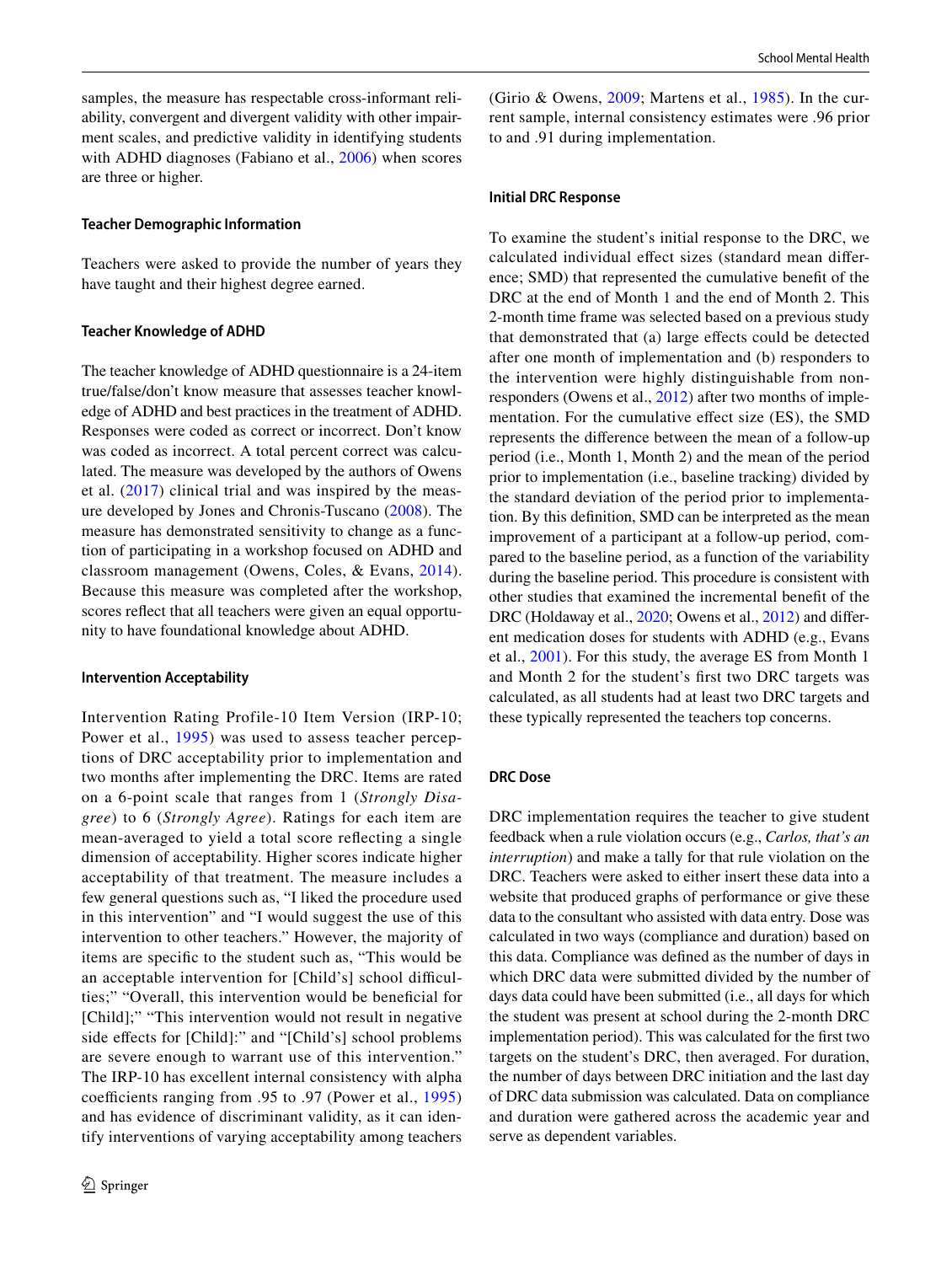## **DRC Adherence**

Teachers were observed using the Student Behavior-Teacher Response Observation Rating System (SBTR; Pelham, Greiner, & Gnagy, [2008\)](#page-14-27). This is a systematic class-wide observation system developed using a behavior theory framework and intended to capture discrete student–teacher interactions in preschool and elementary classrooms. Previous studies have shown SBTR to have adequate interrater reliability and convergent validity ([Fabiano et al., 2013](#page-13-1); Vujnovic, Holdaway, Owens, & Fabiano, [2014\)](#page-14-28), as well as sensitivity to change as a function of intervention (Fabiano et al., [2010](#page-13-6); Owens et al., [2017](#page-14-22)). The SBTR observation manual includes defnitions, and inclusion and exclusion examples for coding student violations of seven common classroom rules (i.e., be respectful, obey adults, work quietly, use materials appropriately, remain in seat, raise hand to speak, stay on task), and the teacher's response to each violation (i.e., coded as appropriate, inappropriate, or no response). All defnitions are available upon request from the frst author. SBTR observers obtained frequency counts of (a) all rule violations by the target student, (b) how the teacher responded to each of those types of violations, (c) all DRC violations, and (d) how teachers responded to each of those types of violations (i.e., responded by labeling the DRC behavior or not, *Carlos, that's an interruption*).

Two variables from the SBTR observations were used to represent adherence for the current study: (a) teacher percent appropriate response to student rule violations and (b) teacher percent appropriate response to DRC violations. To calculate these variables, the total number of appropriate teacher responses to each violation for a given observation was divided by the total number of the respective violations by the student for that observation period. These percentages were captured for Month 1 and Month 2 and then averaged. Both variables serve as a predictor variable for the analyses.

Observers were trained to reliability on the SBTR. They attended an initial training, were required to pass (100% accurate) a written defnitions test, (100% accuracy) coding of 2–5-min video clips, and achieve at least 80% reliability across all coded behaviors in a classroom with a master observer. Maintenance of reliability was checked across the year. Interobserver assessments were conducted for 24% of all observations in the clinical trial. To assess the interrater reliability, calculations were completed for Intraclass Correlations (ICC) of type 1 for average of k raters (that is  $\text{ICC}(1,\mathbf{k})$ . Across all frequency count variables, the  $\text{ICC}(1,\mathbf{k})$ ranged from .88 to .94 with an average of .93.

#### **DRC Competence**

Once a target child was identifed and teacher consent was obtained, at least two classroom observations (using SBTR)

were conducted to obtain a baseline assessment of each teacher's competence in classroom management. Competence was evaluated in several domains (e.g.,. response to all inappropriate behaviors, response to DRC-related behavior, and global competence). Observers considered facets within each domain (e.g., timing, specificity, tone of voice, consistency) and assigned a competence rating on a 10-point scale. For the current study, competence in relation to teachers' response to inappropriate behavior and DRC-related behaviors (averaged across Month 1 and Month 2 observations) were used as predictor variables. The ICC(1,k) were  $\geq$  .88, respectively.

#### **DRC Outcomes**

We examined DRC outcomes in two ways. First, we examined the incremental SMD effect size for Month 3 (i.e., the month following completion of acceptability ratings). The incremental SMD for Month 3 represents the diference between the mean of the data during the last two weeks of Month 3 and the mean of the data during the last two weeks of Month 2 divided by the standard deviation of the period prior to implementation. The SMD can be interpreted as the average improvement during Month 3 compared to Month 2, as a function of the variability at baseline. This is an indicator of student improvement after acceptability ratings were given. Second, we examined a global indicator of the student's success with the DRC, namely the student's overall achievement of all DRC goals over the duration of implementation. We included all goals, so that this represented the overall achievement with this intervention. It was defned as the number of days the student met their DRC goal divided by the number of days DRC data was implemented. For example, if a student had a goal of "five or fewer interruptions" and the student achieved fve or less interruptions on 30 of 50 days DRC data were submitted, the student's achievement of this DRC target would be 60%. Then, this percentage was averaged across all DRC target behaviors.

## **Results**

# **Aim 1: Acceptability Prior to and During Implementation**

On average, teacher-reported acceptability prior to implementation was 5.23 (range 1–6) and during implementation was 5.20 (range 3–6). Descriptive statistics for all other study variables can be found in Table [1.](#page-7-0) As shown in Table [1](#page-7-0), all variables had adequate variability for inclusion in the regression models.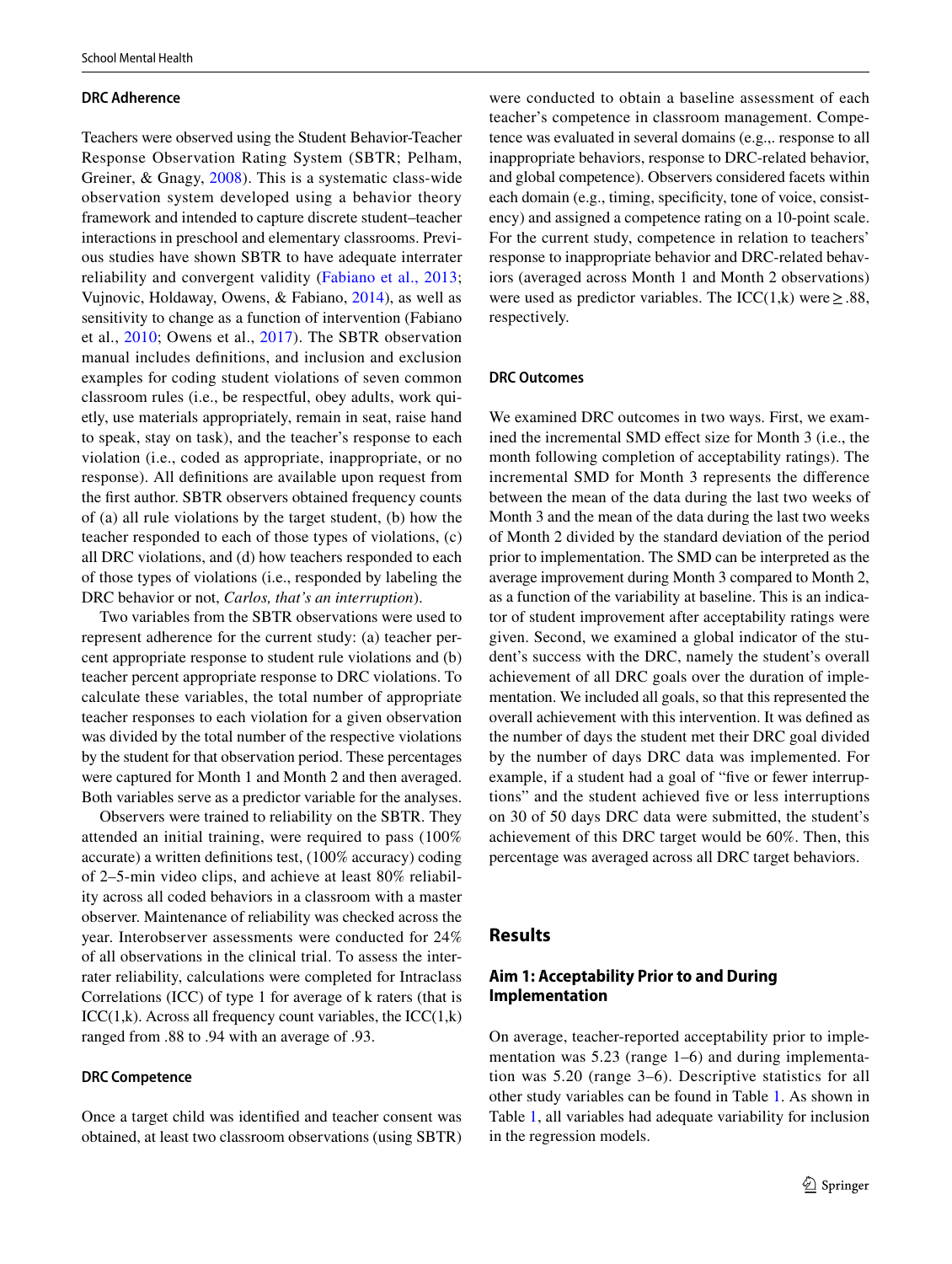<span id="page-7-0"></span>

| Variable                                                       | M(SD)<br>$(N=39)$ | Range         |
|----------------------------------------------------------------|-------------------|---------------|
| Acceptability                                                  |                   |               |
| IRP pre-intervention                                           | 5.23(0.86)        | $1 - 6$       |
| IRP during intervention                                        | 5.20(.74)         | $3 - 6$       |
| <b>Baseline</b> variables                                      |                   |               |
| Years teaching                                                 | 14.88 (8.72)      | $1 - 36$      |
| % with Master's degree or higher                               | 64.0              |               |
| ADHD knowledge (% correct)                                     | 83.9 (10.9)       | $63 - 100$    |
| IRS-Tch-student relationship                                   | 3.62(1.44)        | $0 - 6$       |
| <b>IRS-Academic</b>                                            | 4.54(1.55)        | $0 - 6$       |
| <b>IRS-Classroom</b>                                           | 4.08(1.61)        | $0 - 6$       |
| <b>Initial DRC</b> response                                    |                   |               |
| Avg Cum ES Targets 1 & 2 @ Mos 1<br>&2                         | .67(1.07)         | $-2.77-2.90$  |
| DRC dose                                                       |                   |               |
| Compliance for targets $1 < 2 \text{ } (\%)$                   | 88.7 (10.5)       | $54 - 100$    |
| Duration (number of days)                                      | 55.61 (19.34)     | 18-87         |
| DRC adherence                                                  |                   |               |
| Avg respond appropriately Mos $1 \& 2$<br>(% )                 | 37.36 (26.82)     | $0 - 100$     |
| Avg label DRC Mos $1 \& 2 (\%)$                                | 55.61 (33.55)     | $0 - 100$     |
| DRC competence                                                 |                   |               |
| Avg respond Inappr Behav Mos 1 and 2                           | 5.83(2.70)        | $3.50 - 9.25$ |
| Avg respond DRC Behav Mos 1 and 2                              | 6.99(1.25)        | $1 - 10$      |
| <b>DRC</b> outcome                                             |                   |               |
| Avg incremental ES targets 1 and 2 $\omega$<br>Mo <sub>3</sub> | .45(.97)          | $-1.5 - 2.45$ |
| Overall achievement of DRC goals $(\%)$                        | 65.79 (18.38)     | 19-97         |

 $N=39$ 

*IRP* Intervention Rating Profle-10, *IRS* Impairment Rating Scale, *Tch* Teacher, *DRC* daily report card, *ES* standard mean diference efect size, *Avg* average, *Cum* cumulative

# **Aim 2: Factors that Predict Acceptability During Implementation**

First, we examined correlations between all theoretically relevant variables, i.e., teacher report of acceptability, student and teacher characteristics prior to implementation, and integrity variables (dose, adherence, and competence and student outcomes). See Table [2.](#page-8-0) Variables that are signifcant  $(p < .05)$  were included in each regression model and are described below.

The frst hierarchical linear regression model examined factors that predict DRC acceptability during implementation. The following baseline and early implementation factors correlated signifcantly with DRC acceptability during implementation and were included as possible predictors: teacher knowledge of ADHD, teacher-reported student impairment in classroom functioning, and students' initial response to treatment (average efect size for behavioral targets 1 and 2 across Month 1 and 2). Pre-implementation acceptability was entered hierarchically into the frst step, and the other predictors were entered together in the second step (see Table [3](#page-10-0)). The frst step (pre-implementation DRC acceptability) was not signifcant. The second step was significant,  $F(4) = 5.83$ ,  $p < .01$ , accounting for 41% of the variability in DRC acceptability during implementation. Notably, student's initial response to treatment (effect sizes) was a significant predictor  $(p < .01)$ , and the beta (.44) indicated that larger efect sizes (greater improvement over Month 1 and 2) were associated with higher acceptability ratings at Month 2 (see Table [3\)](#page-10-0). ADHD knowledge and teacher-rated student impairment in classroom functioning (prior to implementation) were marginally significant  $(p < .07)$ .

Of note, although the dose variables (compliance and duration) correlated with acceptability during intervention, they were not included in the model as these variables were measured across the academic year. Further, one adherence variable (teacher percentage of responding appropriately) was correlated with acceptability. However, adherence and competence in Months 1 and 2 could be considered either a predictor of acceptability during implementation or a response to acceptability. Including the responding appropriately variable as a predictor did not modify the results above; thus, the simplest model was presented.

# **Aim 3: Relationship between Acceptability, Implementation, and Student Outcomes**

This aim was examined by exploring student outcomes (the student's initial and overall improvement and achievement of DRC goals) and the relation between teacher report of acceptability, baseline teacher characteristics (e.g., knowledge, years of experience, highest degree earned), baseline student characteristics (e.g., initial severity of impairment), and implementation integrity (dose, adherence, and teacher competence).

Two variables had signifcant correlations with incremental improvement in Month 3: the number of years teaching and DRC compliance (see Table [2](#page-8-0)). This model,  $F(2) = 5.50$ , *p*<.01, accounted for 31% of the variance in the incremental improvement in Month 3. The number of years teaching was a signifcant predictor (Beta=− .40, *p*<.05), indicating less years of experience was associated with more improvement in Month 3 (see Table [4](#page-10-1)).

The following variables had significant correlations with overall achievement of DRC goals: DRC acceptability during treatment, student initial response to treatment (efect sizes), compliance, duration, and adherence (i.e., responding appropriately to rule violations). Because overall achievement of DRC goals is partially a function of initial response to treatment, this variable was not included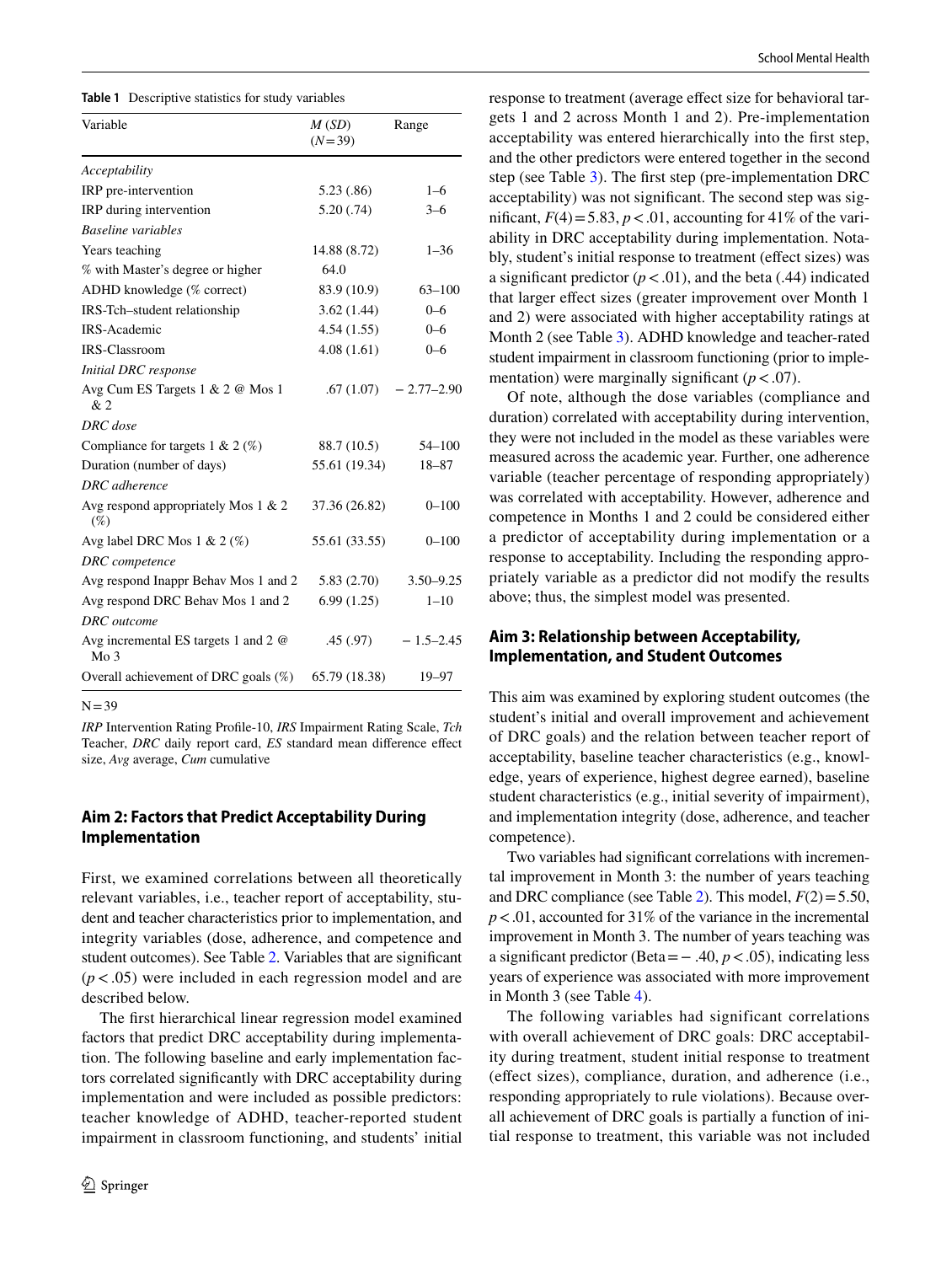<span id="page-8-0"></span>

| 15. Res<br>DRC<br>Beh<br>14. Res<br>Inapp<br>Beh<br>$13.$ Avg<br>DRC<br>Lab<br>$12.$ Avg<br>Appr<br>Resp<br>$\,$ $\,$<br>11. DRC<br>$\overline{\mathrm{D}}$<br>20<br>$\mathsf I$<br>10. DRC<br>$\operatorname{Comp}$<br>$.58**$<br>16<br>$\overline{\phantom{a}}$<br>ES Mos<br>$9.$ Avg<br>1 & 2<br>$46**$<br>$.46**$<br>$37*$<br>$\mathsf I$<br>$8.$ IRS<br>Class<br>.16<br>06<br>$\overline{17}$<br>$\overline{10}$<br>$\overline{\phantom{a}}$<br>$7.$ IRS<br>$-20$<br>Acad<br>$-12$<br>$-23$<br>$\ddot{\mathrm{c}}$<br>$\overline{12}$<br>$\mathsf I$<br>Tch-Stud<br>$6.$ IRS<br>$.48***$<br>$-15$<br>$-02$<br>$-22$<br>25<br>$\Xi$<br>$\mathsf I$<br>5. ADHD<br>Know<br>$-0.3$<br>$-0.3$<br>$.34*$<br>$\odot$<br>$\overline{.13}$<br>$\Xi$<br>$\Xi$<br>$\mathsf I$<br>Highest<br>Degree<br>$-15$<br>$-0.00$<br>24<br>$\widetilde{\omega}$ .<br>$\overline{10}$<br>$\odot$<br>$\overline{12}$<br>$\overline{0}$<br>4.<br>$\mathsf I$<br>$\mathbf I$<br>$\mathsf I$<br>3. <b>Yrs</b><br>Teach<br>$47**$<br>$-0.06$<br>$-0.02$<br>$-0$ .<br>$-16$<br>$\mathcal{S}$<br>$\mathcal{S}$<br>$\Xi$<br>$\Xi$<br>$\mathsf I$<br>During<br>2.IRP<br>$-10$<br>$-10$<br>$41*$<br>$46**$<br>$51**$<br>$40*$<br>$34*$<br>$33*$<br>$\ddot{q}$<br>$\Xi$<br>$\mathsf I$<br>Initial DRC response<br>$1.$ $\mathbb{RP}$<br><b>Baseline</b> variables<br>$-0.02$<br>$-10$<br>$-0.07$<br>$-0.9$<br>$.38*$<br>Pre<br>DRC adherence<br>.12<br>$\overline{0}$<br>.13<br>03<br>$\ddot{o}$<br>$\overline{0}$<br>Acceptability<br>1. IRP Pre<br>4. Highest<br>9. Avg ES<br>DRC dose<br>11. Dura-<br>Target 1<br>5. ADHD<br>$10. \text{Com-}$<br>$\&$ 2 M1<br>Knowl-<br>$\%$ Resp<br>Degree<br>student<br>pliance<br>During<br>3. Years<br>Teach-<br>12. Avg<br>$\&$ M2<br>demic<br>Class-<br>M1 $\&$<br>$8.$ IRS-<br>$7.$ IRS-<br>$_{\rm room}$<br>Appr<br>$2.$ $\rm IRP$<br>6. IRS-<br>edge<br>$Tch-$<br>Aca-<br>tion<br>M <sup>2</sup><br>$\mathbf{g}$ ur | Table 2 Correlations between study variables |  |  |  |  |  |  |  |                                            |
|-------------------------------------------------------------------------------------------------------------------------------------------------------------------------------------------------------------------------------------------------------------------------------------------------------------------------------------------------------------------------------------------------------------------------------------------------------------------------------------------------------------------------------------------------------------------------------------------------------------------------------------------------------------------------------------------------------------------------------------------------------------------------------------------------------------------------------------------------------------------------------------------------------------------------------------------------------------------------------------------------------------------------------------------------------------------------------------------------------------------------------------------------------------------------------------------------------------------------------------------------------------------------------------------------------------------------------------------------------------------------------------------------------------------------------------------------------------------------------------------------------------------------------------------------------------------------------------------------------------------------------------------------------------------------------------------------------------------------------------------------------------------------------------------------------------------------------------------------------------------------------------------------------------------------------------|----------------------------------------------|--|--|--|--|--|--|--|--------------------------------------------|
|                                                                                                                                                                                                                                                                                                                                                                                                                                                                                                                                                                                                                                                                                                                                                                                                                                                                                                                                                                                                                                                                                                                                                                                                                                                                                                                                                                                                                                                                                                                                                                                                                                                                                                                                                                                                                                                                                                                                     |                                              |  |  |  |  |  |  |  | 16. Avg<br>$\frac{\text{ES} \text{Mo}}{3}$ |
|                                                                                                                                                                                                                                                                                                                                                                                                                                                                                                                                                                                                                                                                                                                                                                                                                                                                                                                                                                                                                                                                                                                                                                                                                                                                                                                                                                                                                                                                                                                                                                                                                                                                                                                                                                                                                                                                                                                                     |                                              |  |  |  |  |  |  |  |                                            |
|                                                                                                                                                                                                                                                                                                                                                                                                                                                                                                                                                                                                                                                                                                                                                                                                                                                                                                                                                                                                                                                                                                                                                                                                                                                                                                                                                                                                                                                                                                                                                                                                                                                                                                                                                                                                                                                                                                                                     |                                              |  |  |  |  |  |  |  |                                            |
|                                                                                                                                                                                                                                                                                                                                                                                                                                                                                                                                                                                                                                                                                                                                                                                                                                                                                                                                                                                                                                                                                                                                                                                                                                                                                                                                                                                                                                                                                                                                                                                                                                                                                                                                                                                                                                                                                                                                     |                                              |  |  |  |  |  |  |  |                                            |
|                                                                                                                                                                                                                                                                                                                                                                                                                                                                                                                                                                                                                                                                                                                                                                                                                                                                                                                                                                                                                                                                                                                                                                                                                                                                                                                                                                                                                                                                                                                                                                                                                                                                                                                                                                                                                                                                                                                                     |                                              |  |  |  |  |  |  |  |                                            |
|                                                                                                                                                                                                                                                                                                                                                                                                                                                                                                                                                                                                                                                                                                                                                                                                                                                                                                                                                                                                                                                                                                                                                                                                                                                                                                                                                                                                                                                                                                                                                                                                                                                                                                                                                                                                                                                                                                                                     |                                              |  |  |  |  |  |  |  |                                            |
|                                                                                                                                                                                                                                                                                                                                                                                                                                                                                                                                                                                                                                                                                                                                                                                                                                                                                                                                                                                                                                                                                                                                                                                                                                                                                                                                                                                                                                                                                                                                                                                                                                                                                                                                                                                                                                                                                                                                     |                                              |  |  |  |  |  |  |  |                                            |
|                                                                                                                                                                                                                                                                                                                                                                                                                                                                                                                                                                                                                                                                                                                                                                                                                                                                                                                                                                                                                                                                                                                                                                                                                                                                                                                                                                                                                                                                                                                                                                                                                                                                                                                                                                                                                                                                                                                                     |                                              |  |  |  |  |  |  |  |                                            |
|                                                                                                                                                                                                                                                                                                                                                                                                                                                                                                                                                                                                                                                                                                                                                                                                                                                                                                                                                                                                                                                                                                                                                                                                                                                                                                                                                                                                                                                                                                                                                                                                                                                                                                                                                                                                                                                                                                                                     |                                              |  |  |  |  |  |  |  |                                            |
|                                                                                                                                                                                                                                                                                                                                                                                                                                                                                                                                                                                                                                                                                                                                                                                                                                                                                                                                                                                                                                                                                                                                                                                                                                                                                                                                                                                                                                                                                                                                                                                                                                                                                                                                                                                                                                                                                                                                     |                                              |  |  |  |  |  |  |  |                                            |
|                                                                                                                                                                                                                                                                                                                                                                                                                                                                                                                                                                                                                                                                                                                                                                                                                                                                                                                                                                                                                                                                                                                                                                                                                                                                                                                                                                                                                                                                                                                                                                                                                                                                                                                                                                                                                                                                                                                                     |                                              |  |  |  |  |  |  |  |                                            |
|                                                                                                                                                                                                                                                                                                                                                                                                                                                                                                                                                                                                                                                                                                                                                                                                                                                                                                                                                                                                                                                                                                                                                                                                                                                                                                                                                                                                                                                                                                                                                                                                                                                                                                                                                                                                                                                                                                                                     |                                              |  |  |  |  |  |  |  |                                            |
|                                                                                                                                                                                                                                                                                                                                                                                                                                                                                                                                                                                                                                                                                                                                                                                                                                                                                                                                                                                                                                                                                                                                                                                                                                                                                                                                                                                                                                                                                                                                                                                                                                                                                                                                                                                                                                                                                                                                     |                                              |  |  |  |  |  |  |  |                                            |
|                                                                                                                                                                                                                                                                                                                                                                                                                                                                                                                                                                                                                                                                                                                                                                                                                                                                                                                                                                                                                                                                                                                                                                                                                                                                                                                                                                                                                                                                                                                                                                                                                                                                                                                                                                                                                                                                                                                                     |                                              |  |  |  |  |  |  |  |                                            |
|                                                                                                                                                                                                                                                                                                                                                                                                                                                                                                                                                                                                                                                                                                                                                                                                                                                                                                                                                                                                                                                                                                                                                                                                                                                                                                                                                                                                                                                                                                                                                                                                                                                                                                                                                                                                                                                                                                                                     |                                              |  |  |  |  |  |  |  |                                            |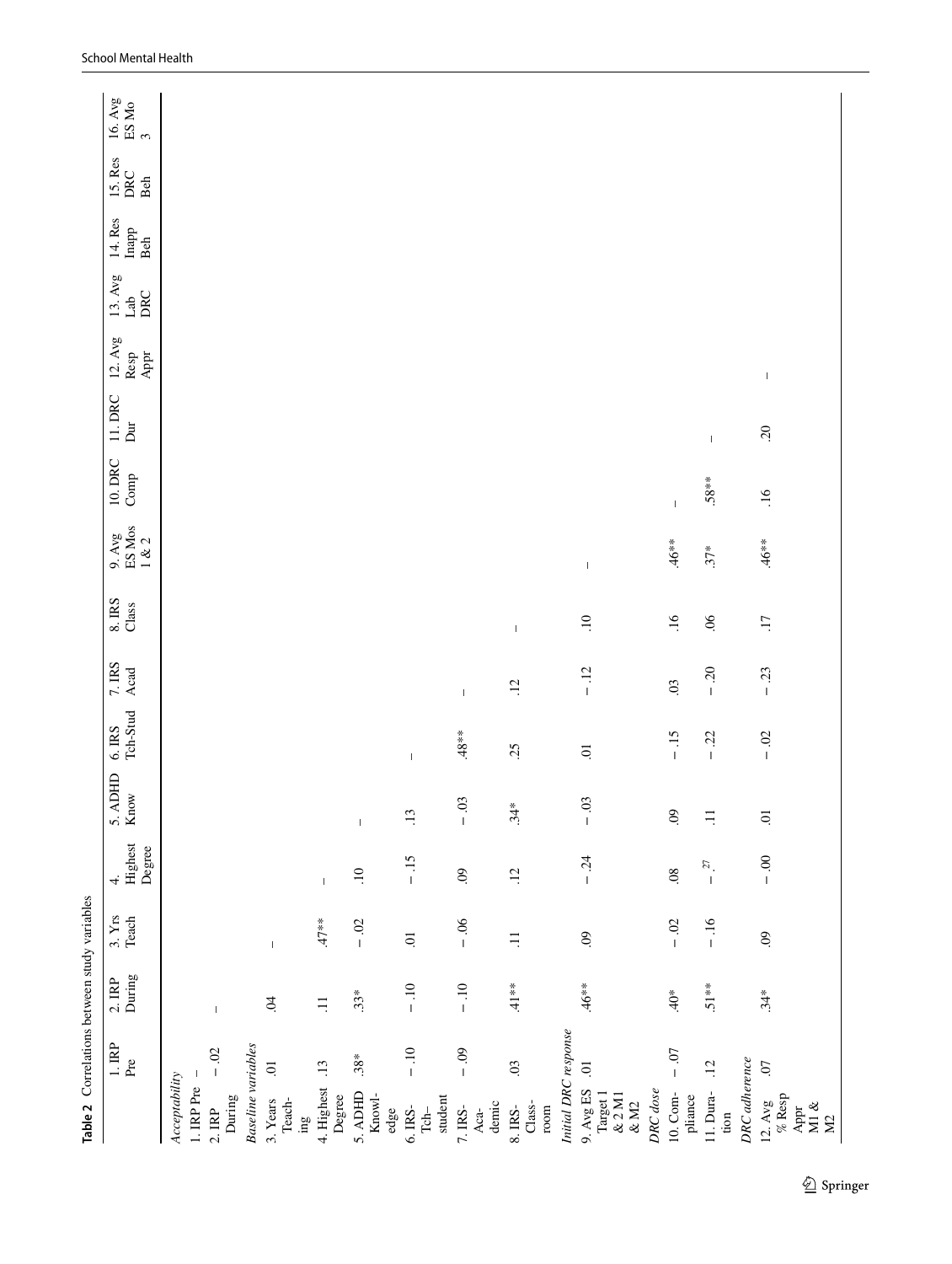|                                                              | $1.$ $\mathbb{RP}$<br>Pre | $2. IRP$<br>During | 3. Yrs<br>Teach | Highest<br>Degree<br>4. | 5. ADHD<br>Know | Tch-Stud<br>$6.$ IRS | 7. IRS<br>Acad | $8.$ IRS<br>Class | 9. Avg<br>ES Mos<br>1 & 2 | 10. DRC<br>$\operatorname{Comp}$ | 11. DRC<br>$\overline{\mathsf{D}}$ | $12.$ Avg<br>Resp<br>Appr | 13. Avg<br>DRC<br>Lab    | 14. Res<br>Inapp<br>Beh                                                                                                                                                                                                                                                                                                                                                          | 15. Res<br>DRC<br>Beh                 | $\begin{array}{c} 16.\mathrm{\,Avg}\\ \mathrm{ES}\ \mathrm{Mo}\\ 3 \end{array}$ |
|--------------------------------------------------------------|---------------------------|--------------------|-----------------|-------------------------|-----------------|----------------------|----------------|-------------------|---------------------------|----------------------------------|------------------------------------|---------------------------|--------------------------|----------------------------------------------------------------------------------------------------------------------------------------------------------------------------------------------------------------------------------------------------------------------------------------------------------------------------------------------------------------------------------|---------------------------------------|---------------------------------------------------------------------------------|
| $\%$ Label<br>13. $Avg$<br>Ml $\&$<br>DRC<br><b>N2</b>       | $-0.07$                   | 06                 | $-0.7$          | $\frac{1}{1}$           | $-0.00$         | 28                   | S.             | $-0.8$            | 05                        | $-0.02$                          | $-0.30$                            | $-0.06$                   | $\overline{\phantom{a}}$ |                                                                                                                                                                                                                                                                                                                                                                                  |                                       |                                                                                 |
| <b>DRC</b> competence                                        |                           |                    |                 |                         |                 |                      |                |                   |                           |                                  |                                    |                           |                          |                                                                                                                                                                                                                                                                                                                                                                                  |                                       |                                                                                 |
| Inappr<br>Behav<br>14. Avg<br>M1 $\&$<br>Resp<br>$\Sigma$    | $\overline{30}$           | $\overline{c}$     | $-18$           | 23                      | $.39*$          | $\overline{17}$      | $\ddot{q}$     | $-0.7$            | .26                       | 22                               | $\overline{0}$                     | .26                       | $\frac{1}{4}$            | $\begin{array}{c} \rule{0pt}{2.5ex} \rule{0pt}{2.5ex} \rule{0pt}{2.5ex} \rule{0pt}{2.5ex} \rule{0pt}{2.5ex} \rule{0pt}{2.5ex} \rule{0pt}{2.5ex} \rule{0pt}{2.5ex} \rule{0pt}{2.5ex} \rule{0pt}{2.5ex} \rule{0pt}{2.5ex} \rule{0pt}{2.5ex} \rule{0pt}{2.5ex} \rule{0pt}{2.5ex} \rule{0pt}{2.5ex} \rule{0pt}{2.5ex} \rule{0pt}{2.5ex} \rule{0pt}{2.5ex} \rule{0pt}{2.5ex} \rule{0$ |                                       |                                                                                 |
| 15. Avg<br>Behav<br>M1 $\&$<br>DRC<br>Resp<br>M <sub>2</sub> | $\ddot{13}$               | 24                 | $-16$           | 30                      | $\overline{14}$ | $\ddot{5}$           | $-0.4$         | $-0.6$            | $34*$                     | $34*$                            | $\overline{50}$                    | $.33*$                    | $\overline{14}$          | $.71**$                                                                                                                                                                                                                                                                                                                                                                          | $\begin{array}{c} \hline \end{array}$ |                                                                                 |
| <b>DRC</b> outcome                                           |                           |                    |                 |                         |                 |                      |                |                   |                           |                                  |                                    |                           |                          |                                                                                                                                                                                                                                                                                                                                                                                  |                                       |                                                                                 |
| ES Tar-<br>get 1 $\&$<br>16. Avg<br>$2 \text{ M}3$           | $\overline{=}$            | 06                 | $-.50**$        | $-22$                   | $\overline{0}$  | $\ddot{.}$           | $-0.1$         | 35                | $-15$                     | $41*$                            | $\overline{.16}$                   | $\sim$                    | $-0.6$                   | 57                                                                                                                                                                                                                                                                                                                                                                               | $\widetilde{\mathcal{S}}$             | $\mathsf I$                                                                     |
| Achieve<br>17. DRC                                           | $-16$                     | $.44**$            | $-0.20$         | $-30$                   | $-0.3$          | $-12$                | $-0.38*$       | $\frac{16}{1}$    | $**09.$                   | $35*$                            | $58**$                             | $.46**$                   | $-0.30$                  | $\overline{0}$                                                                                                                                                                                                                                                                                                                                                                   | .18                                   | 29                                                                              |

ence effect size, MI Month 1, M2 Month 2, M3 Month 3<br>  $\pm p < .07$ ,  $\frac{4}{3}p < .05$ ,  $\frac{4}{3}p < .01$ ence efect size, *M1* Month 1, *M2* Month 2, *M3* Month 3 +*p*<.07; *\*p*<.05; *\*\*p*<.01

School Mental Health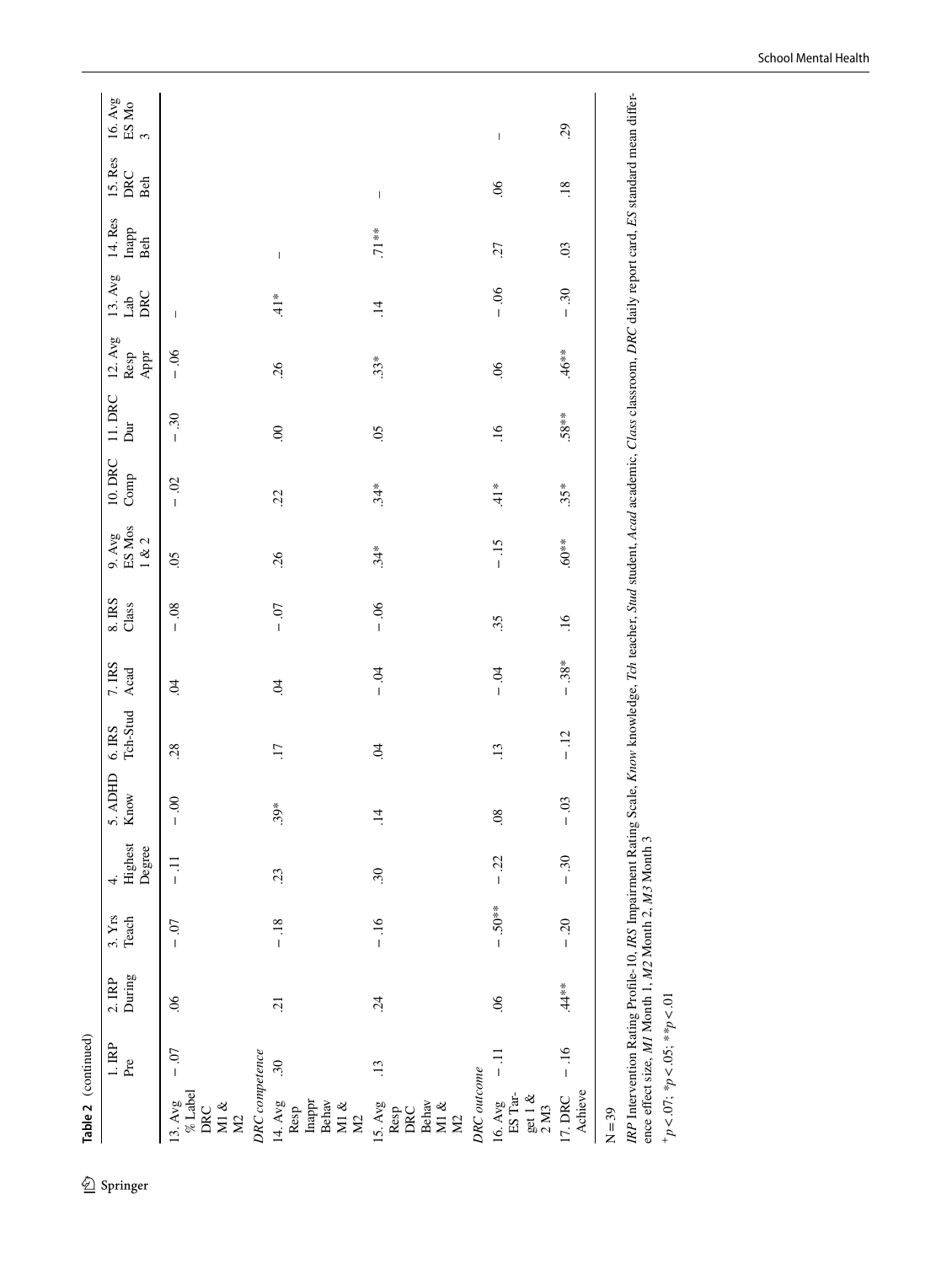<span id="page-10-0"></span>**Table 3** Factors predicting DRC acceptability during intervention

| Variable                            | F             | $\Delta R^2$     |           | R          |
|-------------------------------------|---------------|------------------|-----------|------------|
| Step 1                              | .01           | .00 <sub>1</sub> |           |            |
| IRP—pre-implementation              |               |                  | $-.02$    |            |
| Step 2                              | $5.83**$ 41** |                  |           |            |
| IRP—pre-implementation              |               |                  |           | $-.14-.12$ |
| Teacher ADHD knowledge              |               |                  | $30^{+}$  | .02        |
| Student classroom impairment (IRS)  |               |                  | $.27^{+}$ | .12        |
| Initial DRC response (effect sizes) |               |                  | $.44**$   | $-31$      |

Impairment ratings are teacher-rated prior to implementation

*IRP* Intervention Rating Profle, *IRS* Impairment Rating Scale, *DRC* daily report card

<sup>+</sup>*p*<.07; *\*p*<.05; *\*\*p*<.01

<span id="page-10-1"></span>**Table 4** Factors predicting DRC outcomes

| Variable                          | F        | $R^2$ |        | R     |
|-----------------------------------|----------|-------|--------|-------|
| Improvement in Month 3            | $5.50*$  | $-31$ |        |       |
| Years teaching                    |          |       | $-40*$ | - 05  |
| DRC compliance                    |          |       | .26    | .04   |
| Overall DRC target achieve $@$ M3 | $6.82**$ | -46   |        |       |
| IRP during implementation         |          |       | .03    | .87   |
| DRC compliance                    |          |       | .33    | .10   |
| DRC duration                      |          |       | $.46*$ | .43   |
|                                   |          |       | $.35*$ |       |
| Avg responds appropriately M1&2   |          |       |        | 24.04 |

*IRP* Intervention Rating Profle, *DRC* daily report card, *M1&2* Month 1 and 2

<sup>+</sup>*p*<.07; *\*p*<.05; *\*\*p*<.01

in the model. Results showed this model to be signifcant,  $F(4)=6.82$ ,  $p < .001$ , accounting for 46% of the variability in overall achievement (see Table [4\)](#page-10-1). Specifcally, duration was a significant predictor (Beta = .46,  $p < .05$ ), such that greater implementation duration was associated with greater achievement on DRC goals. The percentage of teachers' appropriate responding was also predictive (Beta=.35, *p*<.05) with higher percentages of appropriate responding associated with greater achievement on the DRC goals (see Table [4](#page-10-1)).

## **Post Hoc Analyses**

In most previous studies (Girio & Owens, [2009](#page-13-17); Murray et al., [2008](#page-14-17); Power et al., [1995](#page-14-15); Williams et al., [2012\)](#page-14-18) teacher-rated acceptability of the DRC has been quite high (average scores of 4.5 or higher on a 6-point scales; with standard deviations less than 1). Given that ratings in the current study at both times were similarly high, but diferentially predictive of other constructs, we conducted post hoc analyses to better understand this fnding. Namely, we created diference scores (acceptability scores during implementation minus pre-implementation acceptability scores) and examined the patterns of change. There were 22 teachers (56%) who had stable or increasing scores (i.e., DRC became more acceptable over time) and 17 (44%) teachers who had lower scores during implementation than prior to implementation (i.e., DRC became less acceptable over time). Diference scores were not correlated with years of teaching experience, highest degree obtained, ADHD knowledge, teacher-rated student impairment prior to implementation, or change in student impairment. However, diference scores were related to DRC compliance  $(r = .43, p < .01)$ and duration  $(r = .49, p < .01)$ , such that greater increases in acceptability over time were associated with greater DRC compliance and longer DRC duration.

## **Discussion**

The goal for this study was to evaluate teachers' acceptability of a DRC intervention both before and during implementation and in relation to student and teacher characteristics, initial DRC success, intervention integrity, and student outcomes. Our results indicate that levels of initial intervention acceptability were not predictive of initial DRC response, dose, adherence, and competence, or DRC outcomes. However, in support of the dynamic models of implementation (Reimers et al., [1987](#page-14-12); Witt & Elliott, [1985](#page-14-11)), the student's initial positive response to the intervention predicted higher acceptability ratings during the intervention, which was correlated with longer use of the intervention, and longer duration then predicted greater DRC achievement. Further, fewer years of teaching experience was predictive of greater student improvement later in the school year. Lastly, longer DRC duration and more appropriate teacher responding predicted greater overall student success with this intervention. Implications for interpreting are discussed.

We found that teachers' knowledge of ADHD prior to implementation was the only characteristic that was signifcantly associated with initial acceptability. This suggests that prior knowledge of ADHD or the knowledge provided at the inservice may have positively impacted teachers' perceptions of the utility of the DRC and may have provided some rationale for implementing it. However, teacher report of acceptability prior to DRC implementation was not related to any implementation variable or student outcomes. Although educating teachers about students' behavior problems and efective interventions may help with initial uptake of an intervention, it is likely insufficient to impact use over time. This is a unique contribution to the literature and suggests that research on intervention acceptability obtained via vignette methods or prior to the teacher implementing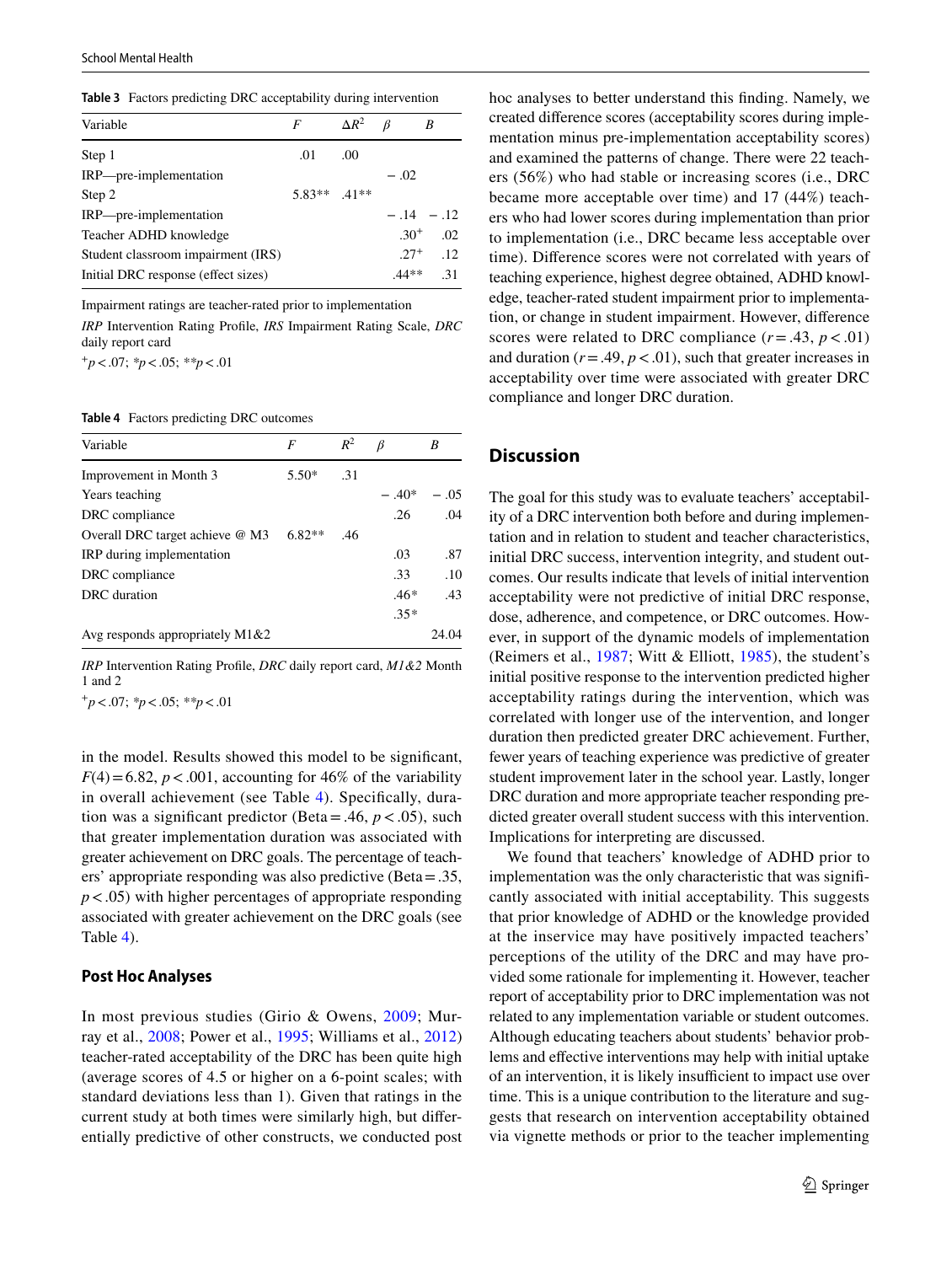In contrast, teacher report of acceptability that follows experience with the intervention, appears to play an important role in implementation and student outcomes. In support of Witt and Elliott's [\(1985](#page-14-11)) dynamic model, we found that greater initial intervention efectiveness (student's initial response to the DRC) was associated with higher intervention acceptability at Month 2, which in turn, was associated with higher intervention dose (i.e., longer duration). This suggests that the student's positive initial response to the DRC may have been reinforcing to the teacher, thus motivating continued use. In further support of the model, greater duration and responding appropriately by the teacher to rule violations (adherence) were associated with greater improvement on DRC goals later in the school year, which may have fed back into perceptions of intervention acceptability. Indeed, our post hoc analyses showed teachers whose acceptability increased over time implemented with greater integrity and for a longer period of time. This support for the dynamic cycle is promising and may suggest that teachers need little support or consultation when interventions are producing positive outcomes. However, these relations also suggest that poor response from one student and/or limited implementation integrity could derail the intervention and teachers' acceptability of using it. This is consistent with literature suggesting that teachers beneft from ongoing con-sultation (Owens et al., [2020\)](#page-14-29). It also highlights the importance of consultant awareness of these relations so they can monitor student response, implementation integrity, and the teacher's report of acceptability, as initial deterioration in any of these may begin an undesirable negative spiral in reducing intervention effectiveness.

Our results raise some concerns related to the suggestion to allow teachers to "test-drive" and choose interventions to determine their acceptability (Dart, Cook, Collins, Gresham, & Chenier, [2012\)](#page-13-26). Some research shows that allowing teachers' choice as to which intervention to use has resulted in higher levels of integrity to treatment, longer sustained implementation, and subsequent better outcomes when compared to teachers who were assigned an intervention (Andersen & Daly, [2013;](#page-13-13) Johnson et al., [2014](#page-13-14)). However, it may be important to postpone that choice until after at least 1 month of implementation, when a more fully informed decision can be made. Indeed, there is some evidence in the consultation literature (Fischer et al., [2016\)](#page-13-27), that when teachers gain experience with specifc intervention procedures (video conference technology, in this study), their ratings of acceptability for those procedures increases. Thus, encouraging teachers to test-drive the DRC and then consider whether to continue use may be an efective approach, as long as the test-drive process includes consideration of treatment integrity that would be sufficient enough to lead to a positive student response. Ultimately, more research is needed to better understand integrity within this context and offer specific criteria for what may be considered "sufficient."

Lastly, our analyses suggest that some teacher and student characteristics may play a role in this model as well. Although no teacher factors were signifcantly associated with acceptability in the current study after controlling for pre-acceptability ratings, teacher knowledge of ADHD was marginally signifcantly associated with mid-treatment ratings of acceptability. Although knowledge of ADHD and its relation to acceptability have been examined in the past (e.g., Elliott, [1988](#page-13-18) and Han & Weiss, [2005\)](#page-13-19), this is the frst study that has considered the role of teacher knowledge of ADHD as it relates to acceptability during intervention. The marginally signifcant results suggest that this factor is worth exploring in more detail and in further studies related to teachers' acceptability following the start of intervention.

Our results did show that fewer years of teaching was associated with greater student improvement later in the school year. We speculate that perhaps younger teachers or less experienced teachers found more incremental beneft of the DRC above the strategies they were already using or are more willing to comply with solutions ofered by or generated with consultants. However, across studies, there has been inconsistency in fndings related to years of teaching and acceptability (e.g., Girio & Owens, [2009;](#page-13-17) Power et al., [1995;](#page-14-15) Vereb & DiPerna, [2004](#page-14-19)). This study provided the opportunity to examine the relation when teachers consider a student with whom they are implementing the DRC (rather than a vignette) and within the context of acceptability during the academic year (rather than only prior to intervention). Despite these improvements in external validity, a relation between years of experience and acceptability was still not found. One reason for the lack of relation and inconsistent fndings across the literature may be the possibility of a curvilinear relations between these variables. Unfortunately, due to sample size, this study was unable to power analyses to examine a curvilinear relation or conduct mediation analyses.

To better understand the relation between teacher experience and acceptability, perhaps future research could examine the role of teacher experience further by (a) continuing to examine acceptability beyond the start of intervention; (b) determining if a third, unmeasured variable could explain the relation between years of teaching and acceptability; (c) exploring the possibility of a curvilinear relation; and (d) examining whether teachers with less experience are more amenable to consultation or are more readily able to modify their behavior to obtain student improvement, as teacher receptivity to consultation serves as a conduit to treatment integrity of evidence-based practices (Owens et al., [2017](#page-14-22)).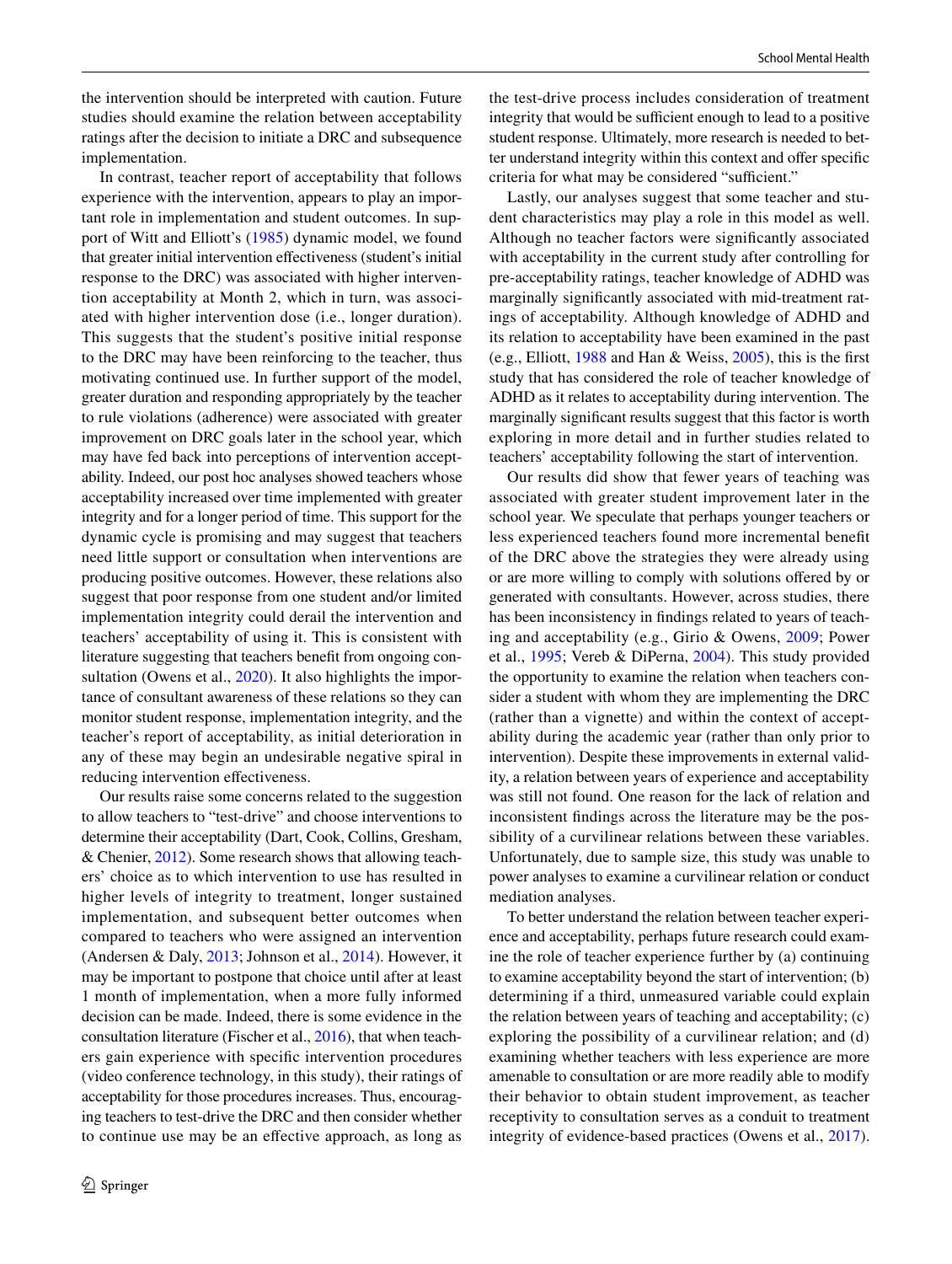This study identifed that one student factor, student classroom impairment, may contribute to the model. Consistent with prior research (Elliott et al., [1984](#page-13-16); Martens et al., [1985](#page-14-20); Witt, Moe, Gutkin, & Andrews, [1984](#page-14-30)), more severe student classroom impairment was marginally associated with higher ratings of intervention acceptability during implementation after controlling for pre-implementation acceptability. Again, although these relations have been identifed, they have done so in the context of early acceptability before intervention begins. Further research to explore the role of student impairment during intervention is warranted.

Treatment outcome researchers must continue to expand the trend toward improvement in the quality and extent to which integrity is examined (e.g., Cox et al., [2019\)](#page-13-9). Pintello [\(2020\)](#page-14-31) discusses these advances and provides commentary and a table that offers a glance at a framework and themes that correspond to core implementation science principles and future research. Future research in this area could beneft from advances in implementation science, particularly as it may relate to the complexity of measurement. Teachers' perceptions of the acceptability of the DRC is multifaceted and complex. Thus, it is challenging to measure, as well as account for other factors that could infuence teachers' integrity that were not examined in this study (e.g., selfefficacy, teacher expected outcomes). Chafouleas and colleagues developed the Usage Rating Profle-Intervention (URP-I) to evaluate factors that infuence implementation of innovations (Chafouleas, Briesch, Riley-Tillman, & McCoach, [2009\)](#page-13-28). Importantly, the URP-I includes items to assess dimensions such as acceptability, but other constructs such as feasibility and collaboration. The URP was developed for school-based contexts and is modifed for use across assessment and intervention by range of stakeholders (e.g., interventionists, parents). This team offers access to this profle, as well as information on history and data on the URP-I, including articles and examples of its application via their website. Further examination using the URP-I or other tools to assess acceptability and related dimension is needed to understand teacher implementation of interventions in the classroom.

This study's strengths must be interpreted in light of its limitations. First, the sample size of this study limited the types of analyses we could conduct and, thus, restricted the research questions we could address (e.g., mediation analyses) and the number of variables able to be explored in our regression analyses. Second, there are many student characteristics we did not measure that could infuence the relations we studied. For example, students' sensitivity to reward could infuence response and thus, also afect teacher report of acceptability. In addition, the consistency with which parents provided additional contingent privileges or other rewards based on student response to the DRC was not measured and may also be an important factor in this process. Third, we did not assess possible contextual or organizational factors or other constructs identifed in the implementation science literature (e.g., self-efficacy; outcome expectancy) that may have influenced acceptability ratings. Lastly, we did not assess teacher preferences relative to other treatment options. Realistically, teachers are engaging in a cost–beneft analysis when determining how much they like an intervention or will implement the approach. Thus, more advanced methods such as conjoint analysis (Cunningham et al., [2014;](#page-13-29) Egan et al., [2019\)](#page-13-30) used in the context of real implementation choices may shed additional light on which factors may be most salient in determining acceptability.

In conclusion, to date, most research on teachers' acceptability of classroom interventions for youth with or at risk of ADHD has been conducted in the context of vignettes and no studies have examined intervention acceptability of the DRC in relation to factors existing prior to implementation, implementation integrity, and outcomes. The current study builds upon previous work by capturing acceptability prior to and during DRC implementation and examining the relations between acceptability, implementation, and outcomes in the context of intervention delivery. The fndings suggest that researchers and consultants should be cautious about interpreting teachers' acceptability prior to the use of an intervention. In contrast, acceptability ratings after gaining experience with an intervention may be valuable in predicting long-term use of the intervention. Lastly, consultants must be aware on the cyclical nature of these variables, engage in ongoing assessment of these variables over time, and be prepared to collaboratively address initial deterioration in any of these areas, as they may predict an undesirable negative spiral in student outcomes.

**Acknowledgements** The investigators would like to thank the teachers, parents, and students who participated in this study.

**Funding** The research reported here was supported by the Institute of Education Sciences, U.S. Department of Education, through Grant (R324A120272). The opinions expressed are those of the authors and do not represent views of the Institute or the U.S. Department of Education.

#### **Compliance with Ethical Standards**

**Conflict of interest** All authors declare that they have no confict of interest.

**Ethical Standards** Procedures were approved by the Institutional Review Boards at both universities and within all school districts. All procedures were performed in accordance with the ethical standards as laid down in the 1964 Declaration of Helsinki and its later amendments or comparable ethical standards.

**Informed Consent** Informed consent was obtained from all individual participants included in the study.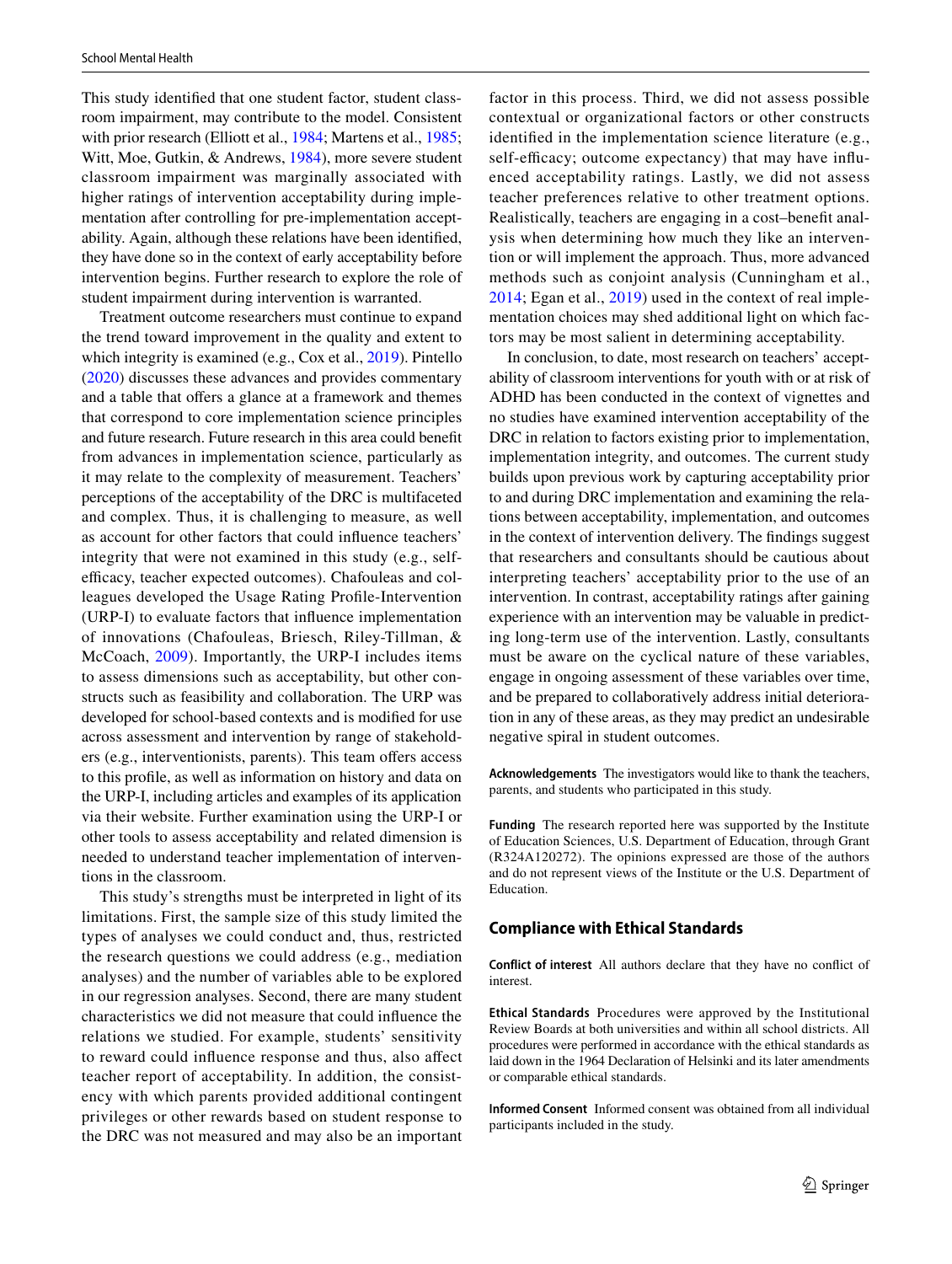# **References**

- <span id="page-13-13"></span>Andersen, M., & Daly, E. J. (2013). An experimental examination of the impact of choice of treatment components on treatment integrity. *Journal of Educational and Psychological Consultation, 23,* 231–263.
- <span id="page-13-15"></span>Briesch, A. M., Briesch, J. M., & Chafouleas, S. M. (2015). Investigating the usability of classroom management strategies among elementary schoolteachers. *Journal of Positive Behavior Interventions, 17*(1), 5–14.
- <span id="page-13-28"></span>Chafouleas, S. M., Briesch, A. M., Riley-Tillman, T. C., & McCoach, D. B. (2009). Moving beyond assessment of treatment acceptability: An examination of the factor structure of the Usage Rating Profle-Intervention (URP-I). *School Psychology Quarterly, 24*(1), 36.
- <span id="page-13-2"></span>Classi, P., Milton, D., Ward, S., Sarsour, K., & Johnston, J. (2012). Social and emotional difficulties in children with ADHD and the impact on school attendance and healthcare utilization. *Child and Adolescent Psychiatry and Mental Health, 6,* 1–8.
- <span id="page-13-8"></span>Conroy, M. A., Sutherland, K. S., Algina, J. J., Wilson, R. E., Martinez, J. R., & Whalon, K. J. (2015). Measuring teacher implementation of the BEST in CLASS intervention program and corollary child outcomes. *Journal of Emotional and Behavioral Disorders, 23,* 144–155.
- <span id="page-13-9"></span>Cox, J. R., Martinez, R. G., & Southam-Gerow, M. A. (2019). Treatment integrity in psychotherapy research and implications for the delivery of quality mental health services. *Journal of Consulting and Clinical Psychology, 87,* 221–233.
- <span id="page-13-29"></span>Cunningham, C. E., Barwick, M., Short, K., Chen, Y., Rimas, H., Ratclife, J., et al. (2014). Modeling the mental health practice change preferences of educators: A discrete choice conjoint experiment. *School Mental Health, 6,* 1–14.
- <span id="page-13-26"></span>Dart, E. H., Cook, C. R., Collins, T. A., Gresham, F. M., & Chenier, J. S. (2012). Test driving interventions to increase treatment integrity and student outcomes. *School Psychology Review, 41*(4), 467.
- <span id="page-13-20"></span>Domitrovich, C. E., Pas, E. T., Bradshaw, C. P., Becker, K. D., Keperling, J. P., Embry, D. D., et al. (2015). Individual and school organizational factors that infuence implementation of the PAX good behavior game intervention. *Prevention Science, 16*(8), 1064–1074.
- <span id="page-13-30"></span>Egan, T. E., Wymbs, F. A., Owens, J. S., Evans, S. W., Hustus, C., & Allan, D. M. (2019). Elementary school teachers' preferences for school-based interventions for students with emotional and behavioral problems. *Psychology in the Schools, 56,* 1633–1653.
- <span id="page-13-18"></span>Elliott, S. N. (1988). Acceptability of behavioral treatments: Review of variables that infuence treatment selection. *Professional Psychology: Research and Practice, 19,* 68–80.
- <span id="page-13-16"></span>Elliott, S. N., Witt, J. C., Galvin, R., & Peterson, M. (1984). Acceptability of positive and reductive interventions: Factors that infuence teachers' decisions. *Journal of School Psychology, 22,* 353–360.
- <span id="page-13-5"></span>Evans, S. W., Owens, J. S., Wymbs, B., & Ray, R. (2018). Evidencebased psychosocial treatments for children and adolescents with attention-defcit/hyperactivity disorder. *Journal of Clinical Child and Adolescent Psychology, 47,* 157–198.
- <span id="page-13-25"></span>Evans, S. W., Pelham, W. E., Smith, B. H., Bukstein, O., Gnagy, E. M., Greiner, A. R., et al. (2001). Dose–response effects of methylphenidate on ecologically valid measures of academic performance and classroom behavior in adolescents with ADHD. *Experimental and Clinical Psychopharmacology, 9,* 163–175.
- <span id="page-13-0"></span>Fabiano, G. A., Pelham, W. E., Majumdar, A., Evans, S. W., Manos, M. J., Caserta, D., et al. (2013a). Elementary and middle school teacher perceptions of attention-defcit/hyperactivity disorder incidence. *Child & Youth Care Forum, 42,* 87–99.
- <span id="page-13-22"></span>Fabiano, G. A., Pelham, W. E., Jr., Waschbusch, D. A., Gnagy, E. M., Lahey, B. B., Chronis, A. M., et al. (2006). A practical measure of impairment: Psychometric properties of the impairment rating scale in samples of children with attention defcit hyperactivity disorder and two school-based samples. *Journal of Clinical Child and Adolescent Psychology, 35*(3), 369–385.
- <span id="page-13-6"></span>Fabiano, G. A., Vujnovic, R. K., Pelham, W. E., Waschbusch, D. A., Massetti, G. M., Pariseau, M. E., et al. (2010). Enhancing the efectiveness of special educational programming for children with attention deficit hyperactivity disorder using a daily report card. *School Psychology Review, 39,* 219–239.
- <span id="page-13-1"></span>Fabiano, G. A., Vujnovic, R. K., Waschbusch, D. A., Yu, J., Mashtare, T., Pariseau, M. E., et al. (2013b). A comparison of workshop training versus intensive, experiential training for improving behavior support skills in early educators. *Early Childhood Research Quarterly, 28,* 450–460.
- <span id="page-13-27"></span>Fischer, A. J., Dart, E. H., LeBlanc, H., Hartman, K., Steeves, R. O., & Gresham, F. M. (2016). An investigation of the acceptability of videoconferencing within a school-based behavioral consultation framework. *Psychology in the Schools, 53,* 240–252.
- <span id="page-13-23"></span>Frank, J. L., & Kratochwill, T. R. (2014). School-based problemsolving consultation. In W. P. Erchul & S. M. Sheridan (Eds.), *Handbook of research in school consultation* (2nd ed., pp. 18–39). New York, NY: Routledge.
- <span id="page-13-21"></span>Fristad, M. A., Teare, M., Weller, E. B., Weller, R. A., & Salmon, P. (1998). Study III: Development and concurrent validity of the Children's Interview for Psychiatric Syndromes-Parent version (P-ChIPS). *Journal of Child and Adolescent Psychopharmacology, 8,* 221–226.
- <span id="page-13-24"></span>Gilbertson, D., Witt, J. C., Singletary, L. L., & VanDerHeyden, A. (2007). Supporting teacher use of interventions: Efects of response dependent performance feedback on teacher implementation of a math intervention. *Journal of Behavioral Education, 16*(4), 311–326.
- <span id="page-13-17"></span>Girio, E. L., & Owens, J. S. (2009). Teacher acceptability of evidence-based and promising treatments for children with attention-defcit/hyperactivity disorder. *School Mental Health, 1,* 16–25.
- <span id="page-13-3"></span>Greene, R., Beszterczey, S. K., Katzenstein, T., Park, L., & Goring, J. (2002). Are students with ADHD more stressful to teach? Patterns of teacher stress in an elementary school sample. *Journal of Emotional and Behavioral Disorders, 10,* 79–89.
- <span id="page-13-12"></span>Gresham, F. M., & Lopez, M. F. (1996). Social validation: A unifying concept for school-based consultation research and practice. *School Psychology Quarterly, 11*(3), 204.
- <span id="page-13-10"></span>Hagermoser Sanetti, L. M., & Kratochwill, T. R. (2009). Toward developing a science of treatment integrity: Introduction to the special series. *School Psychology Review, 38,* 445–459.
- <span id="page-13-19"></span>Han, S. S., & Weiss, B. (2005). Sustainability of teacher implementation of school-based mental health programs. *Journal of Abnormal Child Psychology, 33,* 655–679.
- <span id="page-13-11"></span>Harrison, J. R., State, T. M., Evans, S. W., & Schamberg, T. (2016). Construct and predictive validity of school acceptability: Scores from high school teacher ratings on the school intervention rating form. *Journal of Positive Behavior Interventions, 18*(2), 111–123.
- <span id="page-13-7"></span>Holdaway, A. S., Hustus, C. L., Owens, J. S., Evans, S. W., Coles, E. K., Himawan, L., Zoromski, A. K., Dawson, A. E., & Mixon, C. S. (2020). Incremental benefts of a daily report card over time for youth with disruptive behavior: Replication and Extension. *School Mental Health.*
- <span id="page-13-4"></span>Hoza, B. (2007). Peer functioning in children with ADHD. *Academic Pediatrics, 7*(1), 101–106.
- <span id="page-13-14"></span>Johnson, L. D., Wehby, J. H., Symons, F. J., Moore, T. C., Maggin, D. M., & Sutherland, K. S. (2014). An analysis of preference relative to teacher implementation of intervention. *Journal of Special Education, 48,* 214–224.